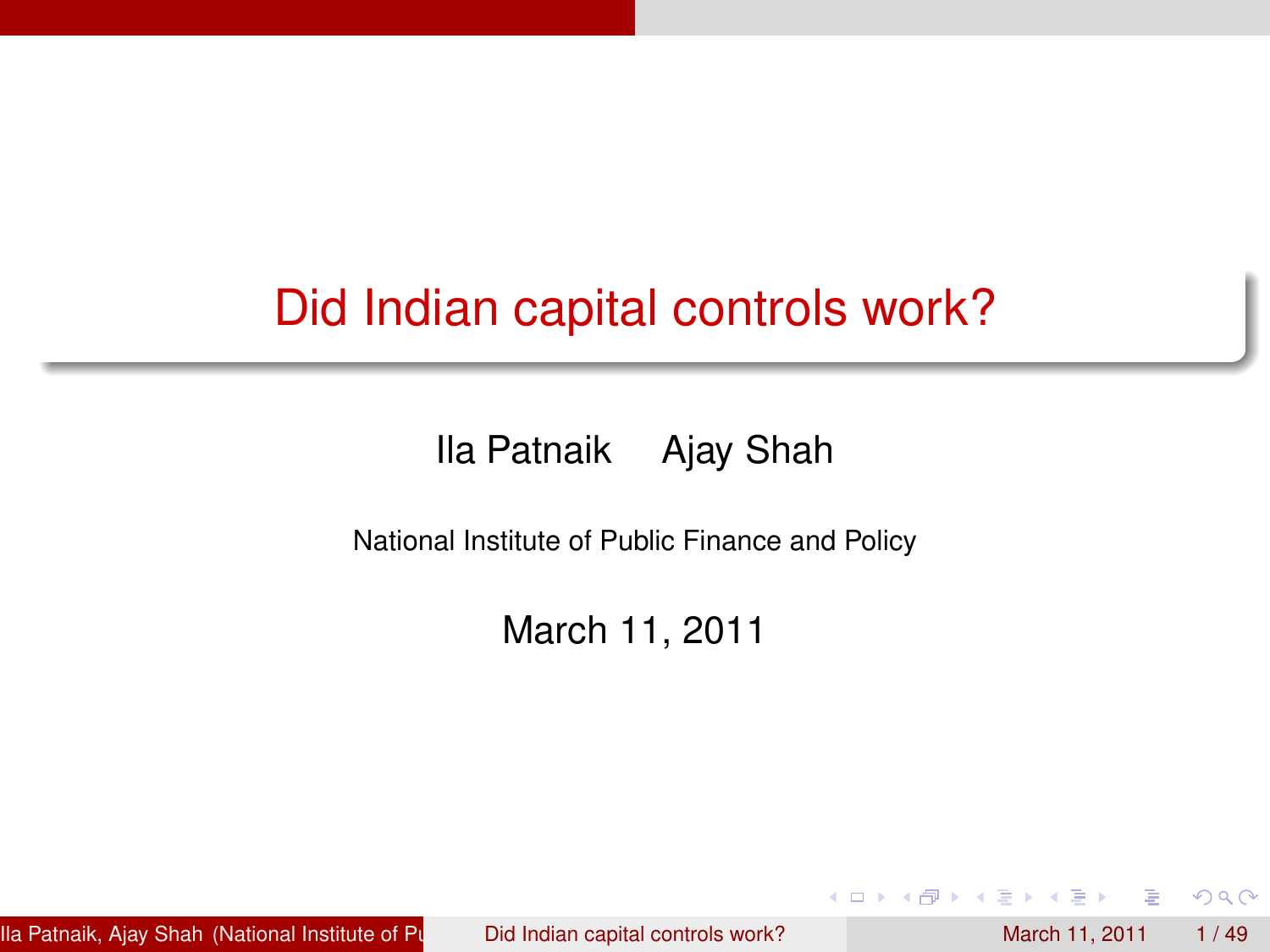# **Outline**



#### **[Motivation](#page-2-0)**

#### [India's capital controls](#page-5-0)

- **•** [International comparisons](#page-6-0)
- [The regulatory framework](#page-8-0)
- 3 [A System Under Strain, 1998-2008](#page-20-0)
	- [Phase 1: Pegging with sterilised intervention](#page-20-0)
	- [Phase 2: Emphasis on capital controls](#page-23-0)

[Did the controls achieve their macroeconomic and financial stability](#page-29-0) [objectives?](#page-29-0)

- [Our approach](#page-30-0)
- [Was India able to hold down the magnitude of capital inflows?](#page-33-0)
- [Was India able to uphold the exchange rate regime?](#page-36-0)
- [Was India able to achieve financial stability?](#page-37-0)

5 [Current thinking on reforms of India's capital controls](#page-41-0)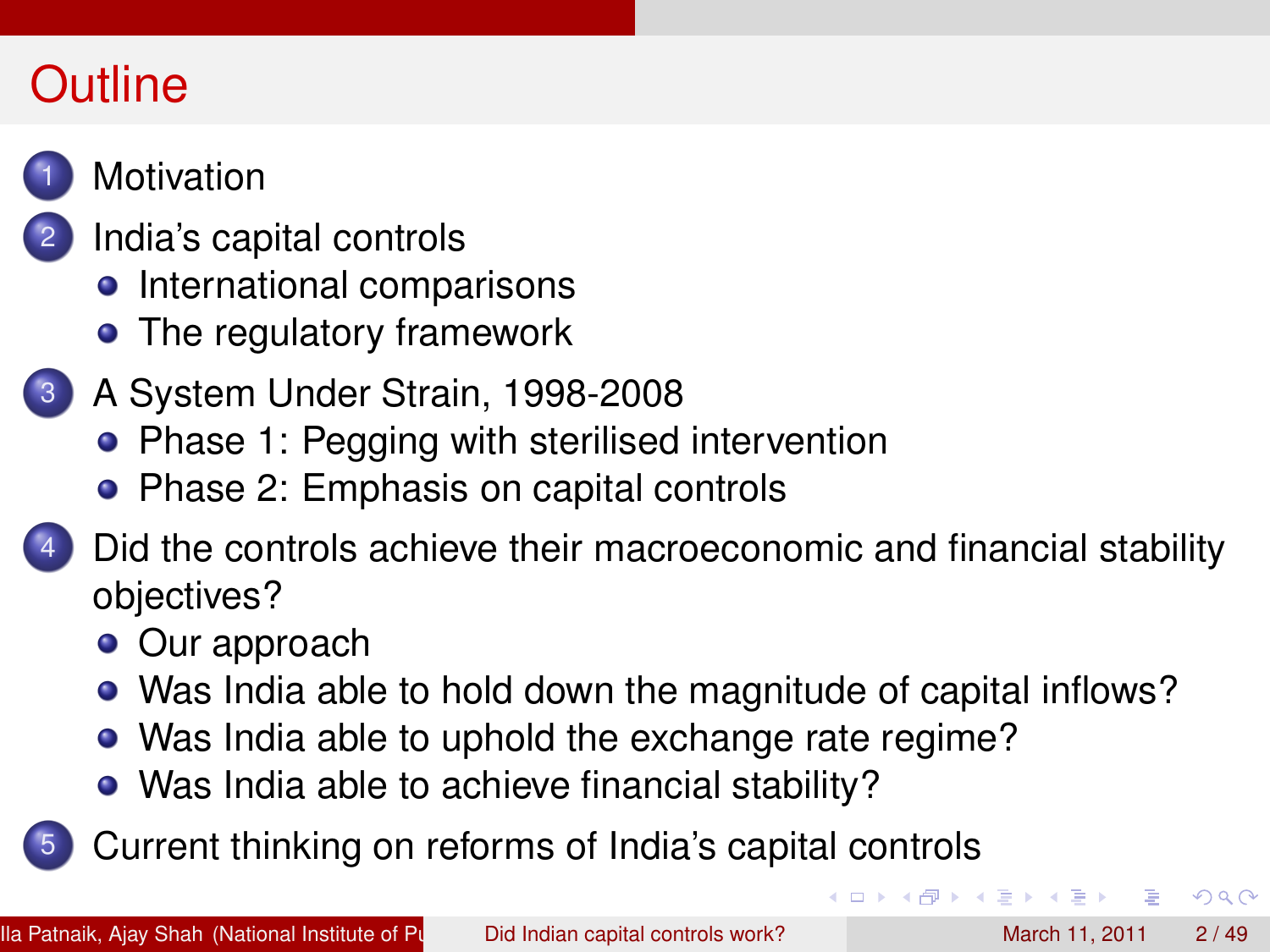# What can we learn from India?

[Ila Patnaik,](http://openlib.org/home/ila) [Ajay Shah](http://www.mayin.org/ajayshah) (National Institute of Public Finance apital controls work? March 11, 2011 3 / 49

Þ

<span id="page-2-0"></span> $299$ 

イロトメ 倒 トメ 差 トメ 差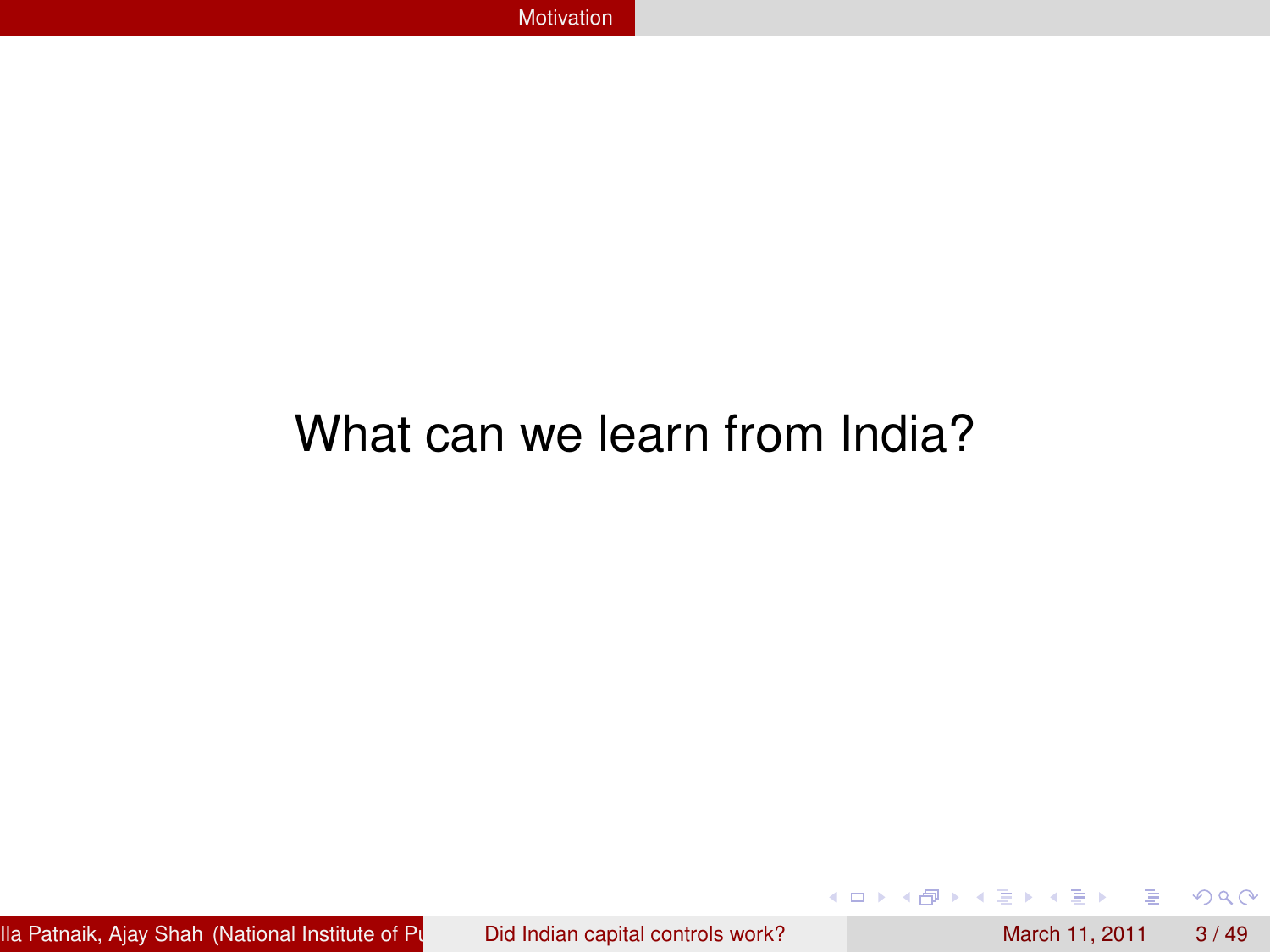### India in the financial crisis

What can we learn from the Indian experience?

- **•** India has long had an extensive system of administrative controls.
- India fared relatively well in the global crisis.
- <span id="page-3-0"></span>Can we juxtapose these two facts to conclude that controls made India more resilient?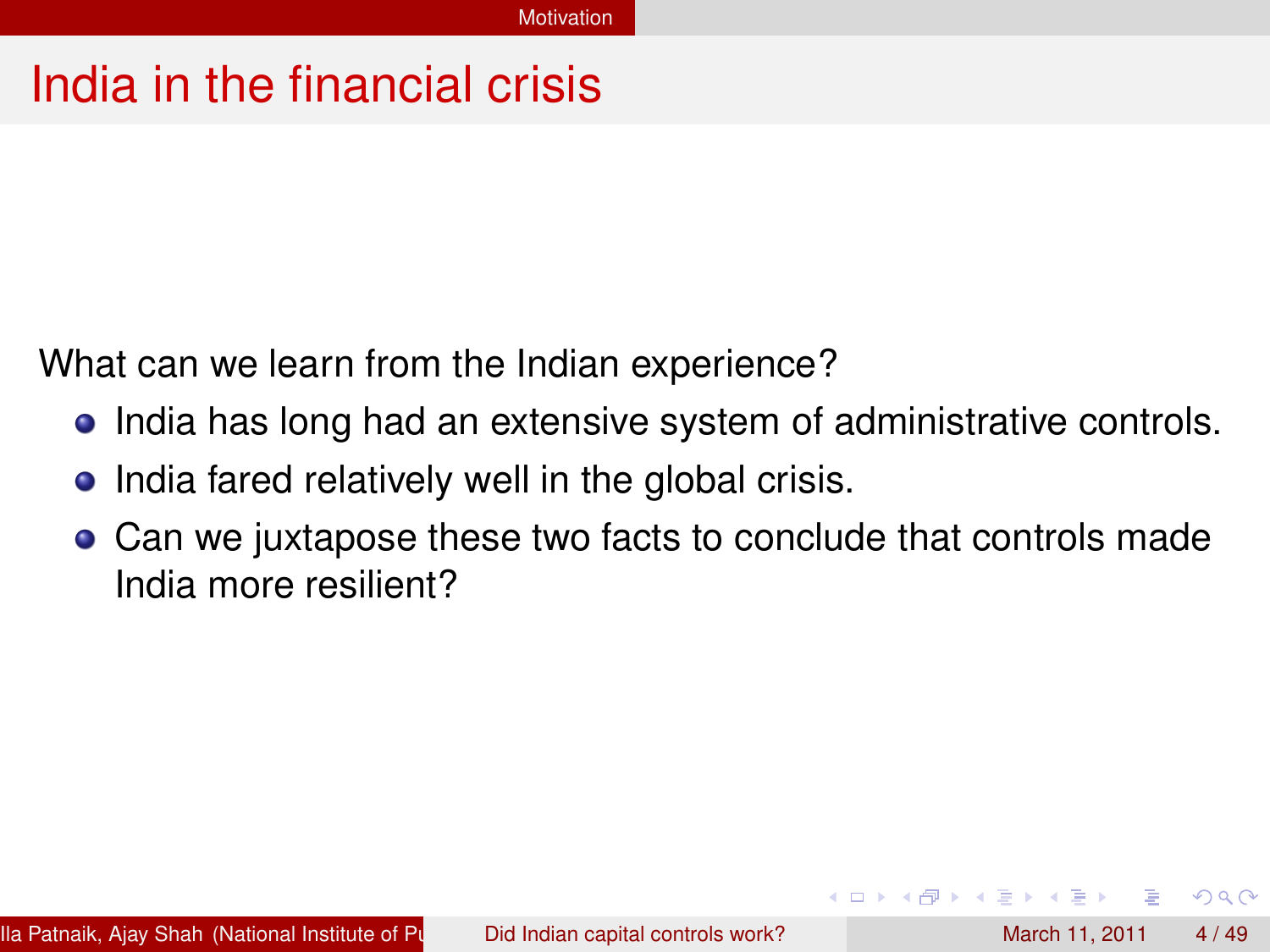### Did the system of controls actually work?

To carefully answer this question we ask three questions:

- **1** Did the capital controls regime succeed in limiting inflows?
- Did it preserve India's exchange rate and monetary policy regime?
- <span id="page-4-0"></span><sup>3</sup> Did it assure financial stability?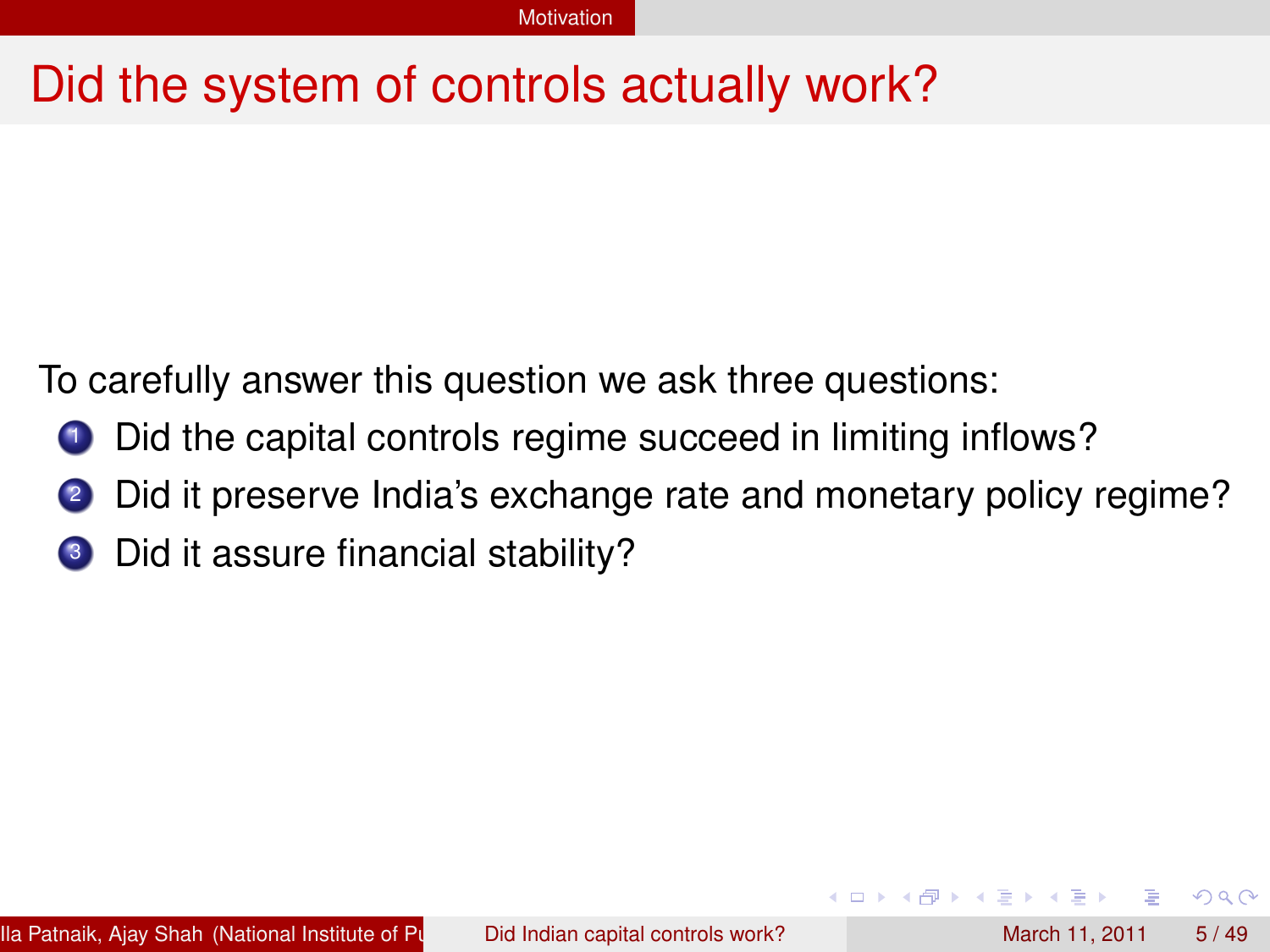# Elaborate system of administrative capital controls

[Ila Patnaik,](http://openlib.org/home/ila) [Ajay Shah](http://www.mayin.org/ajayshah) (National Institute of Public Finance apital controls work? March 11, 2011 6 / 49

4 17 18

 $\leftarrow$   $\Box$ 

<span id="page-5-0"></span>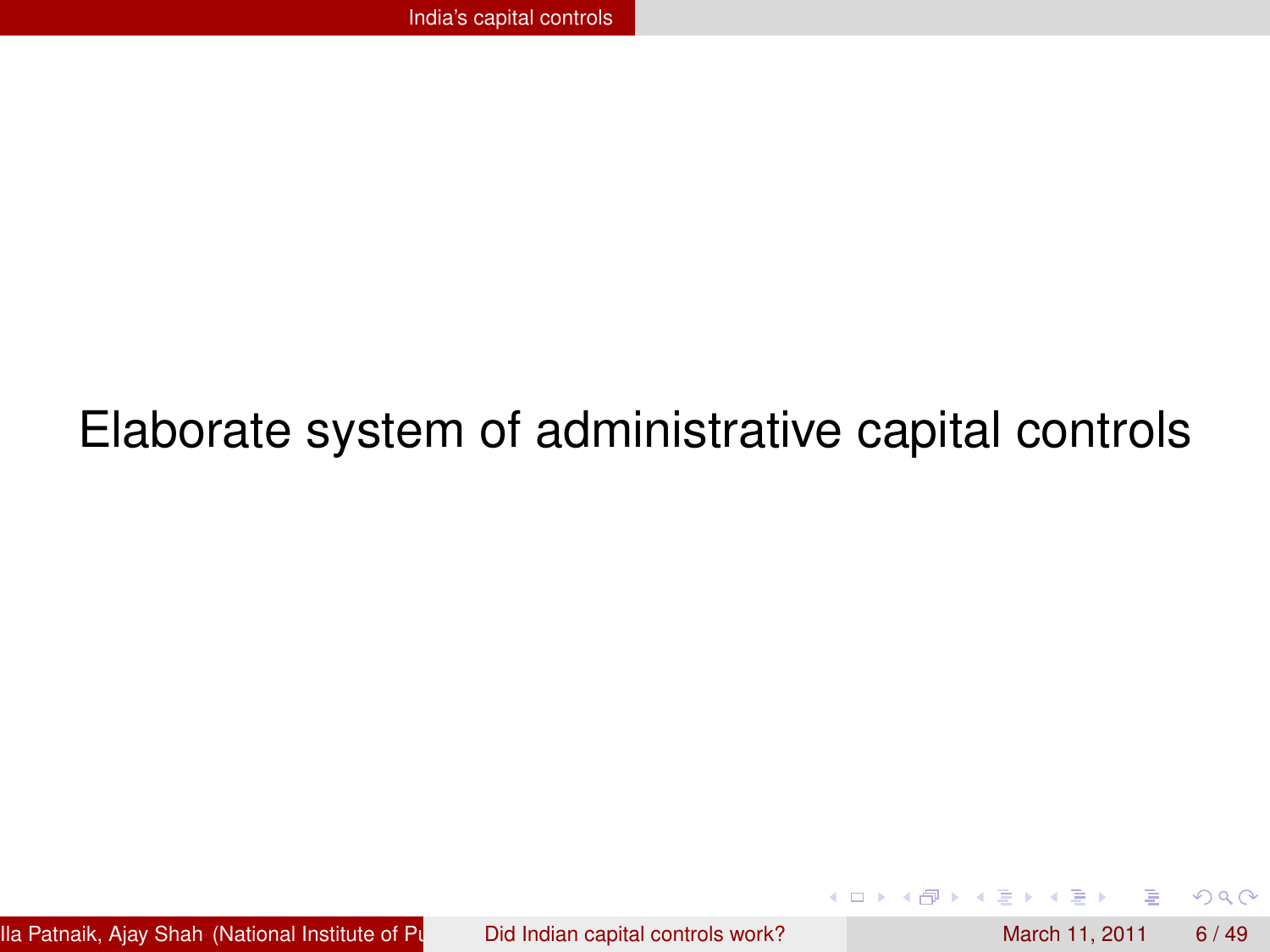### International comparison of capital controls

Chinn and Ito (2008) score based on IMF's *Annual Report on Exchange Arrangements and Exchange Restrictions* (AREAER). 4 categories are considered:

- presence of multiple exchange rates
- 2 restrictions on current account transactions,
- <sup>3</sup> capital account transactions
- <sup>4</sup> requirement of surrendering export proceeds

The index for capital account openness is the first standardized principal component of these four categories.

<span id="page-6-0"></span> $\Omega$ 

イロト イ押 トイラト イラト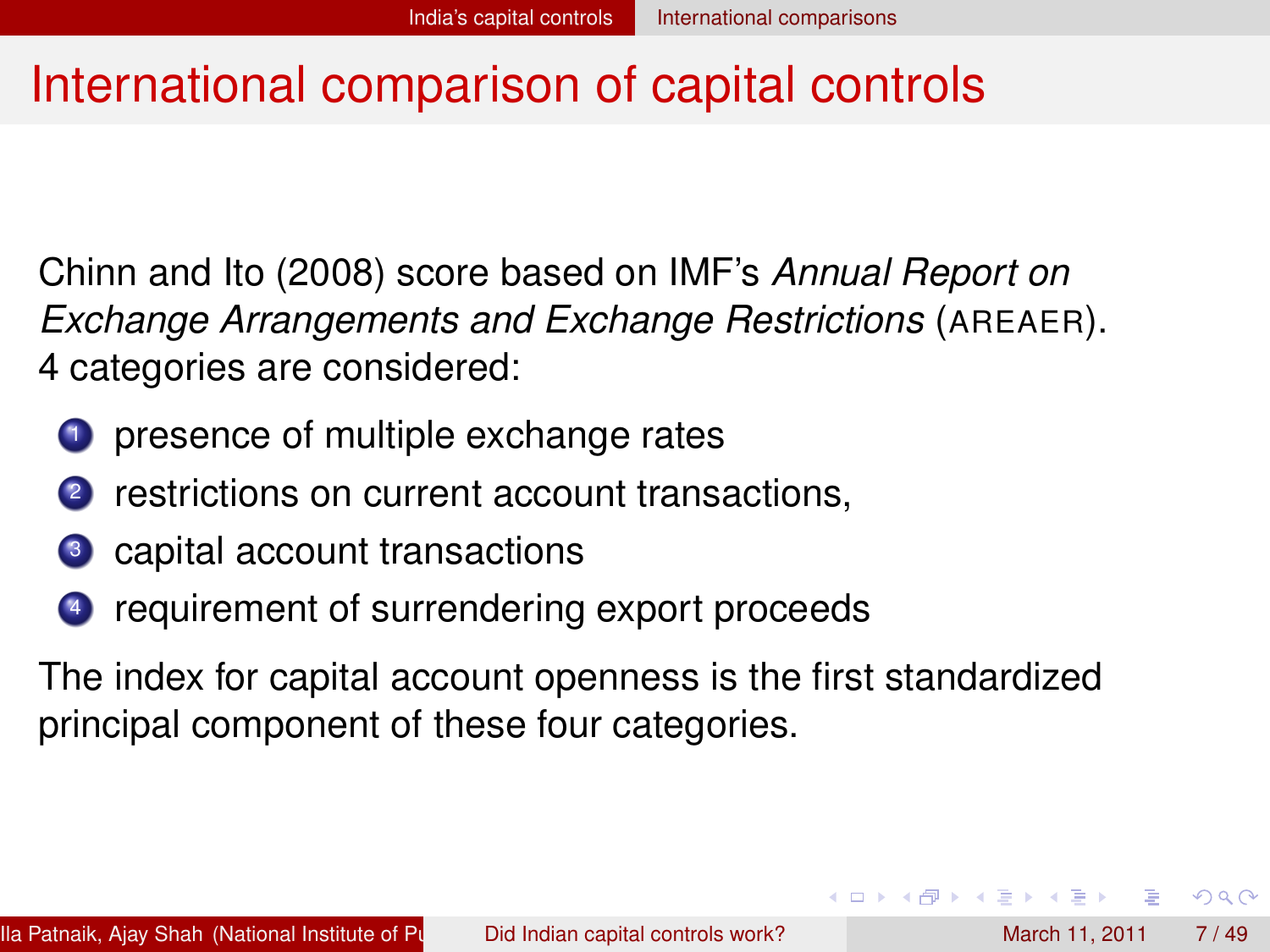#### India and her peers

| Country                      | Openness Score (2008) |
|------------------------------|-----------------------|
| India                        | $-1.13$               |
| Brazil                       | 0.99                  |
| South Africa                 | $-1.13$               |
| South Korea                  | 0.18                  |
| Turkey                       | $-1.13$               |
| <b>BSST</b> average          | $-0.27$               |
| China                        | $-1.13$               |
| Russia                       | $-0.09$               |
| Source: Chinn and Ito (2008) |                       |

India is much less open than most other major emerging markets like Brazil, South Korea and Russia, and about as closed as China.

<span id="page-7-0"></span> $\Omega$ 

医下半面

 $1.71 \times 1.71 \times$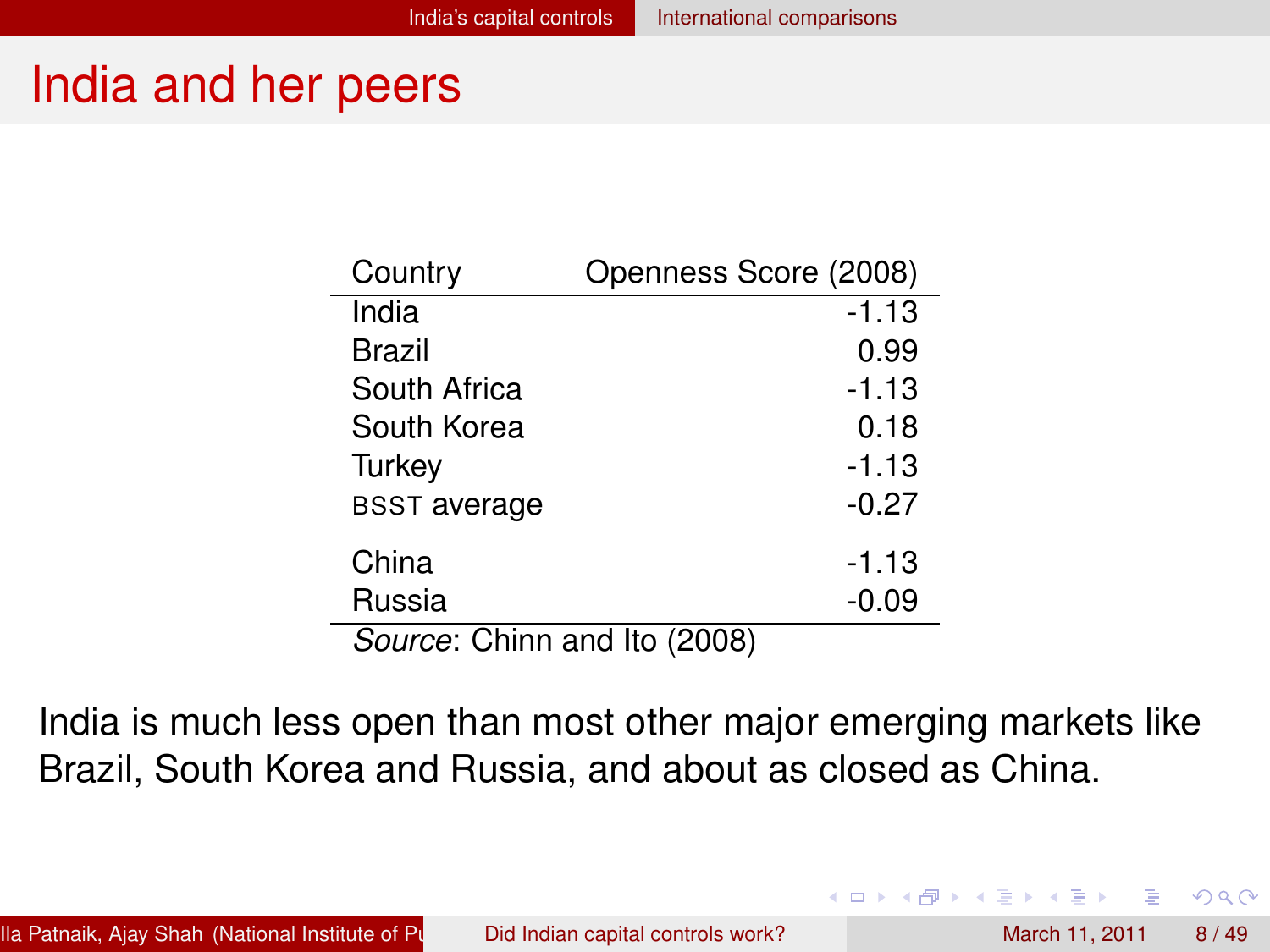### The regulators involved

- Ministry of Finance (for portfolio investment)
- Ministry of Industry (for foreign direct investment)
- **3** Reserve Bank of India
- <sup>4</sup> Securities and Exchange Board of India
- <sup>5</sup> Forward Markets Commission
- <sup>6</sup> Insurance Regulatory and Development Authority
- <span id="page-8-0"></span>**7** Pension Fund Regulatory and Development Authority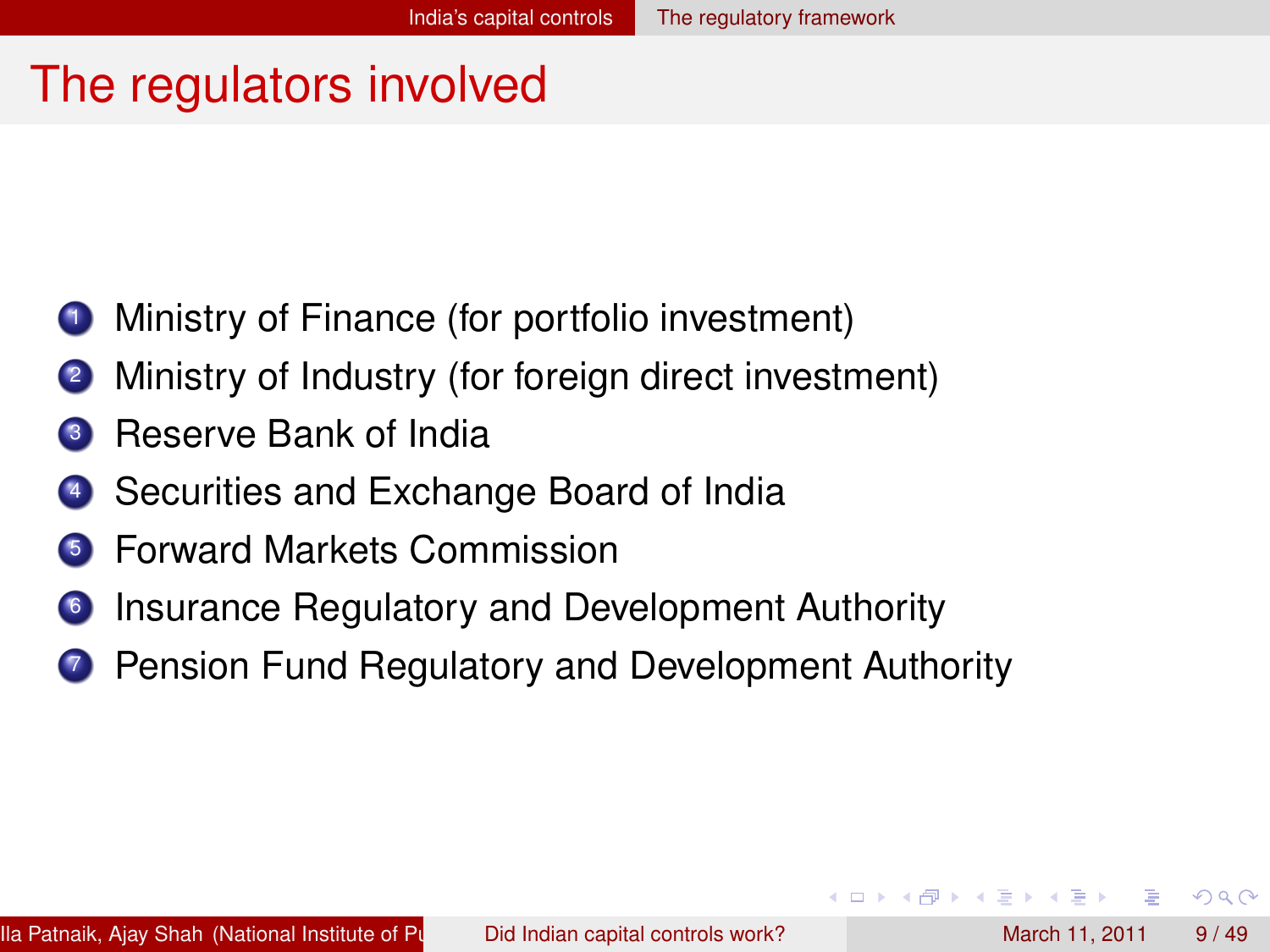#### System of capital controls



[Ila Patnaik,](http://openlib.org/home/ila) [Ajay Shah](http://www.mayin.org/ajayshah) (National Institute of Public Polic Indian capital controls work? March 11, 2011 10 / 49

<span id="page-9-0"></span>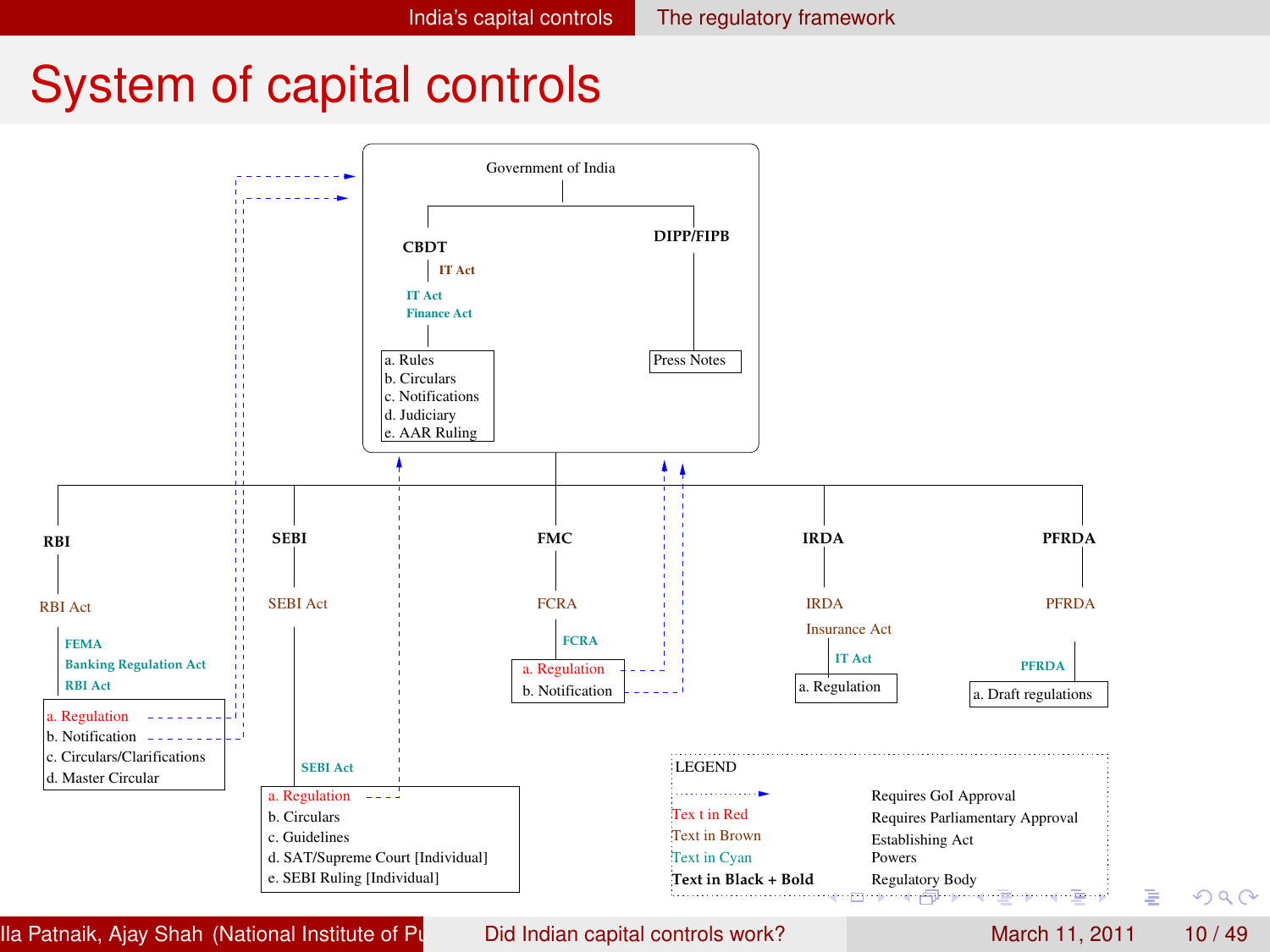### No single manual

- **Foreign Exchange Management Act, 1999**
- Regulations, notifications, circulars, master circulars of Reserve Bank of India
- Notifications of Ministry of Finance
- Rules differ according to asset class: listed equity, unlisted equity, debt, derivatives and foreign investment
- Rules differ according to investor class: Individual investors, foreign corporations and non-resident Indians are treated differently under the law from broad based funds, charitable trusts or university endowment funds.

<span id="page-10-0"></span> $\Omega$ 

**REPAREM** 

 $\overline{AB}$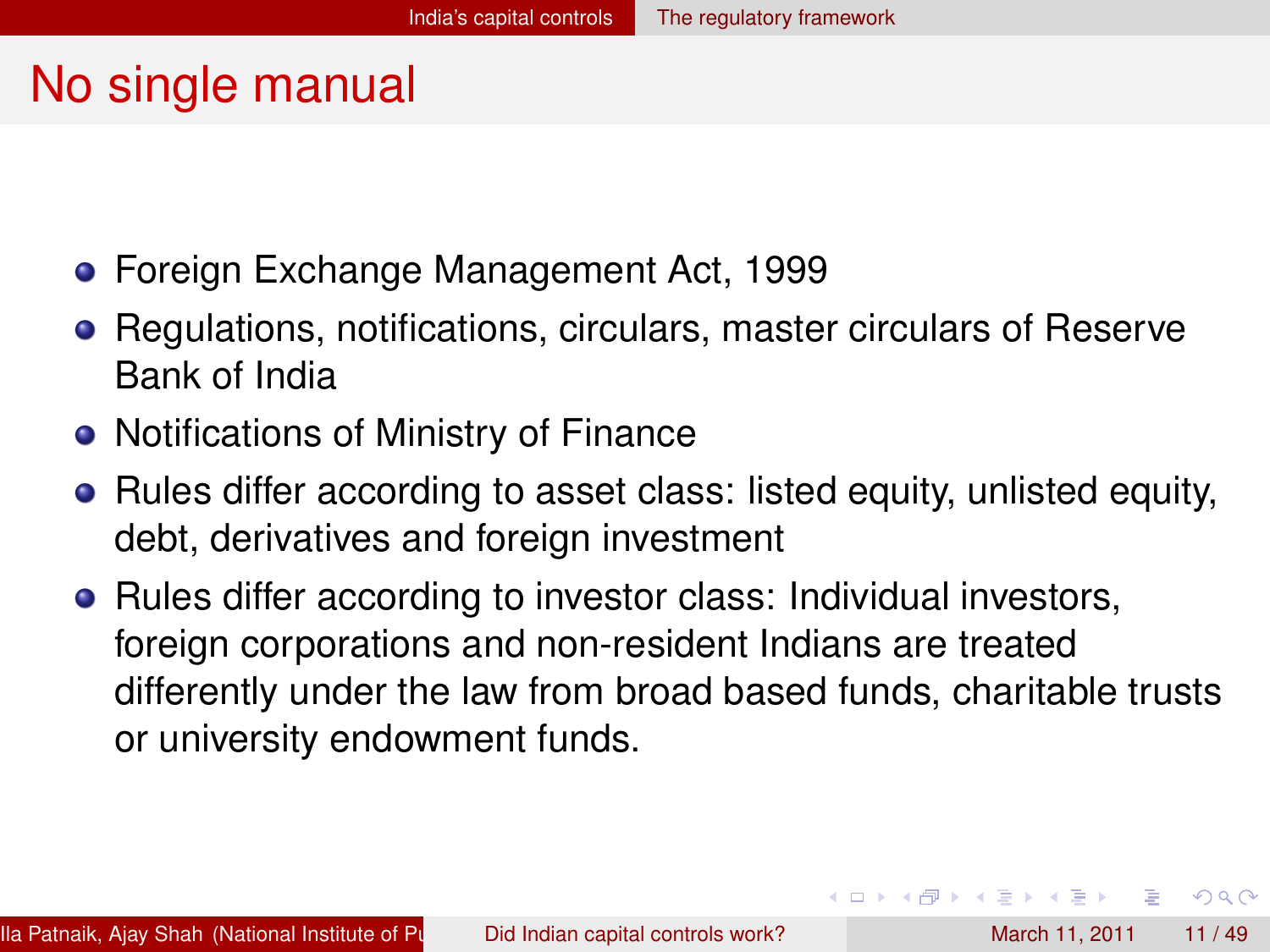#### Intricacy of Indian capital controls



Source: Ministry of Finance Working Group o[n F](#page-10-0)[or](#page-12-0)[e](#page-10-0)[ig](#page-11-0)[n](#page-12-0) [I](#page-7-0)[n](#page-8-0)[v](#page-19-0)[e](#page-20-0)[s](#page-4-0)[t](#page-5-0)[m](#page-19-0)[en](#page-0-0)[t,](#page-52-0)  $QQ$ 

[Ila Patnaik,](http://openlib.org/home/ila) [Ajay Shah](http://www.mayin.org/ajayshah) (National Institute of Public Polic Indian capital controls work? March 11, 2011 12 / 49

<span id="page-11-0"></span>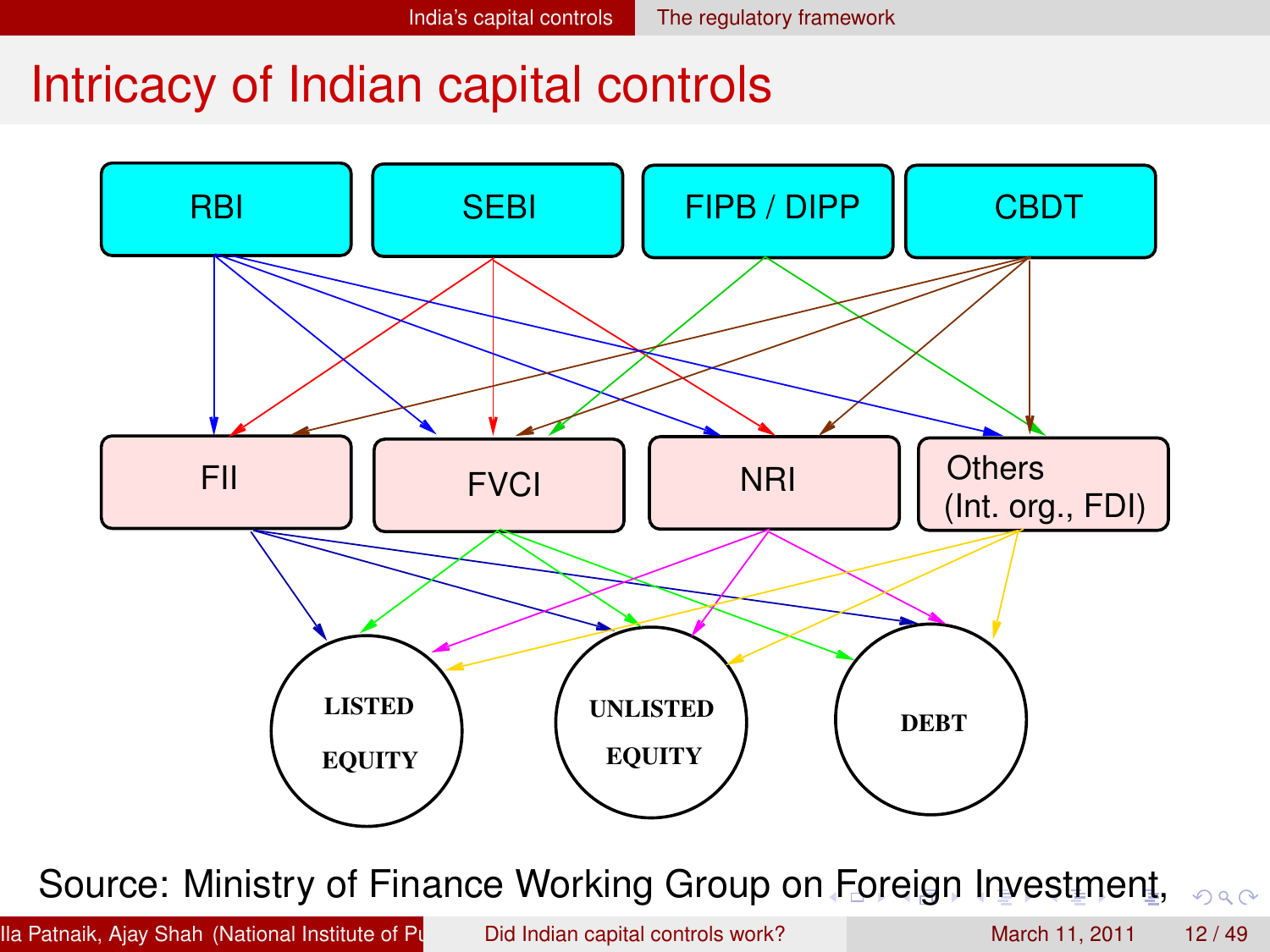

The Foreign Exchange Management Act and its regulations provide

- No appeals mechanism
- No indication of time limits for permissions or denial
- No obligation to provide reasons for denial of permission
- Decisions for publication not made public.

<span id="page-12-0"></span> $\Omega$ 

化重氮化重氮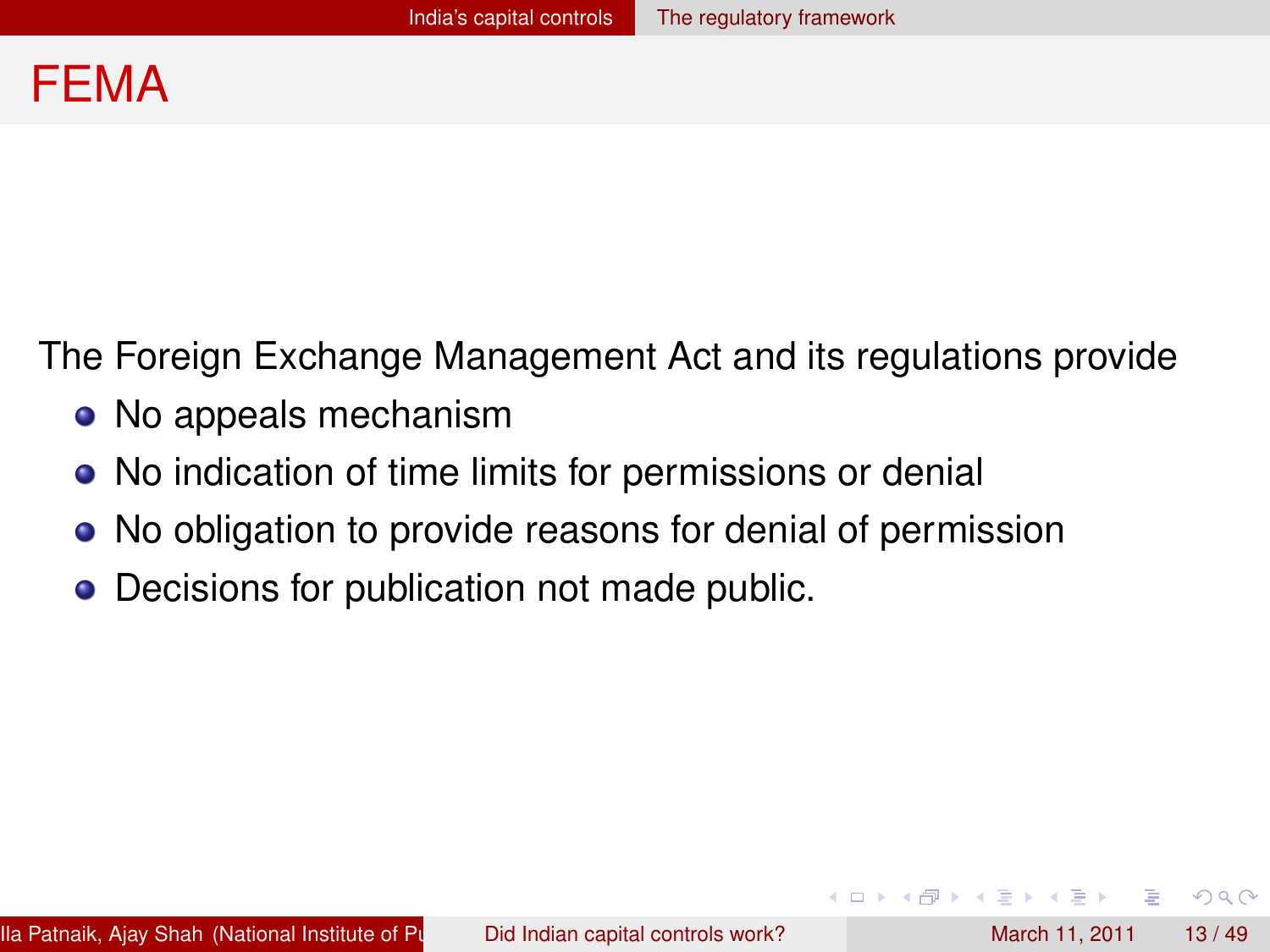### Chracteristics of the system

- Overlapping, sometimes contradictory rules
- Regulatory arbitrage
- <span id="page-13-0"></span>• Lack of transparency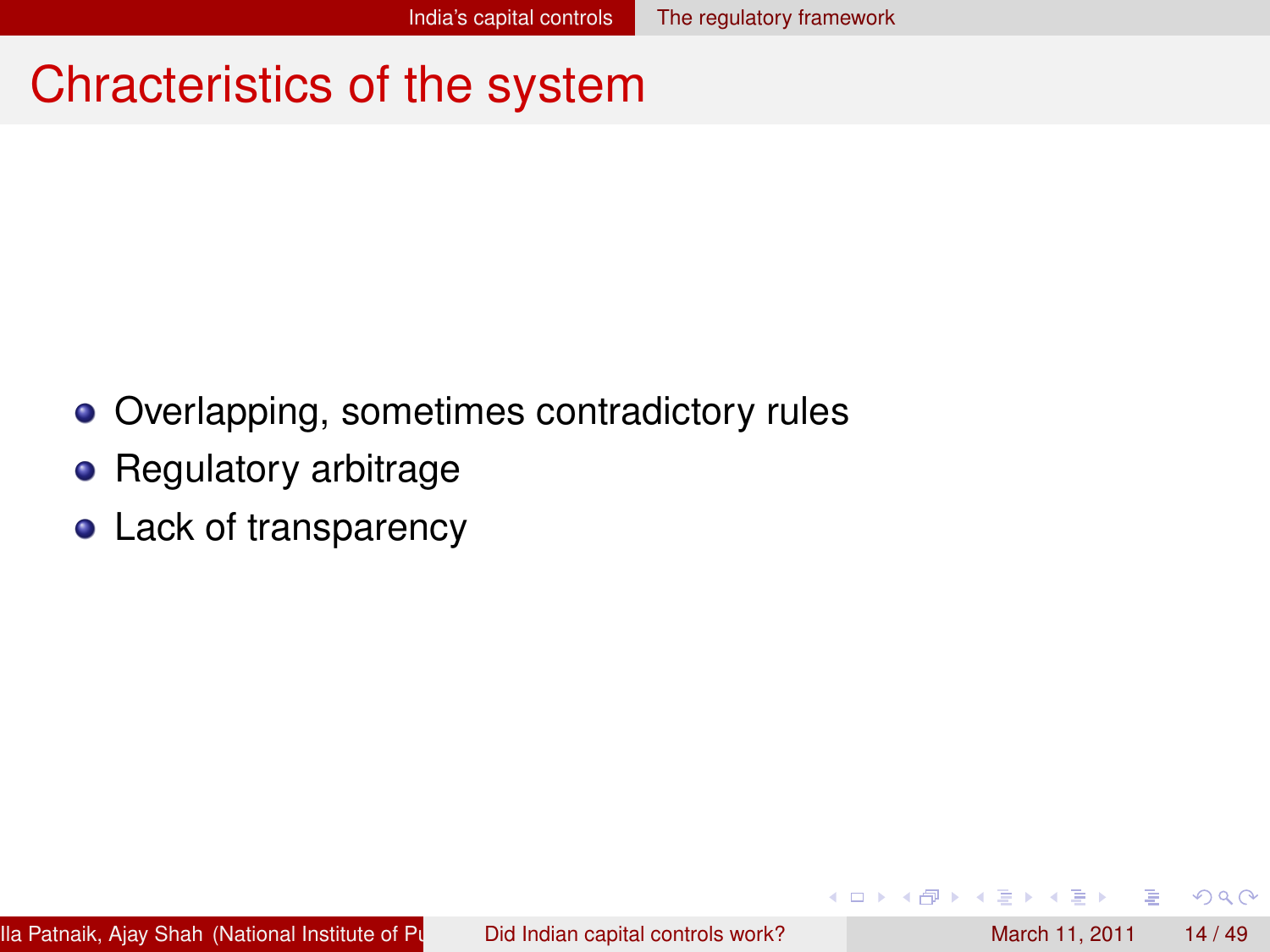# Listed equity: FII

Listed equity has the most liberal regime:

- FIIs are allowed investment in listed equity under the portfolio investment scheme subject to specified investment ceilings applicable to listed or unlisted equity.
- There is a ceiling of 10 percent for each FII or sub-account.
- The investments of all FIIs and sub-accounts in a given firm are capped at 24/98 percent.

<span id="page-14-0"></span> $\Omega$ 

**REPARE**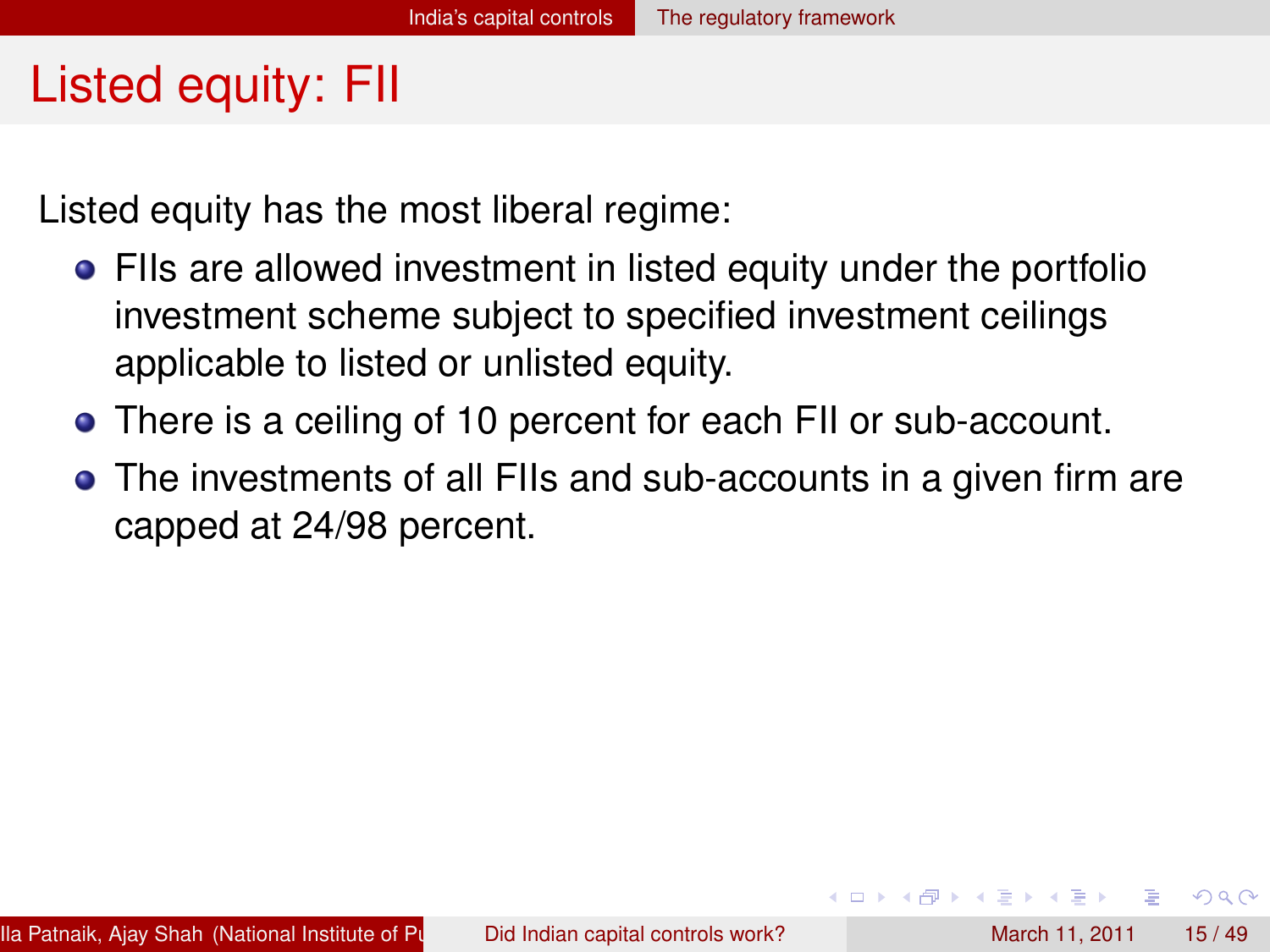# Listed equity: FII

Listed equity has the most liberal regime:

- FIIs are allowed investment in listed equity under the portfolio investment scheme subject to specified investment ceilings applicable to listed or unlisted equity.
- There is a ceiling of 10 percent for each FII or sub-account.
- The investments of all FIIs and sub-accounts in a given firm are capped at 24/98 percent.
- All manner of intricacies. Example:

*"If a sub-account belongs to an individual or foreign corporation (as opposed to a broad based fund, charitable trust or university fund, endowment, foundation or proprietary fund of a registered FII), then the limit is 5 percent."*

E

<span id="page-15-0"></span> $\Omega$ 

 $(0,1)$   $(0,1)$   $(0,1)$   $(1,1)$   $(1,1)$   $(1,1)$   $(1,1)$   $(1,1)$   $(1,1)$   $(1,1)$   $(1,1)$   $(1,1)$   $(1,1)$   $(1,1)$   $(1,1)$   $(1,1)$   $(1,1)$   $(1,1)$   $(1,1)$   $(1,1)$   $(1,1)$   $(1,1)$   $(1,1)$   $(1,1)$   $(1,1)$   $(1,1)$   $(1,1)$   $(1,1$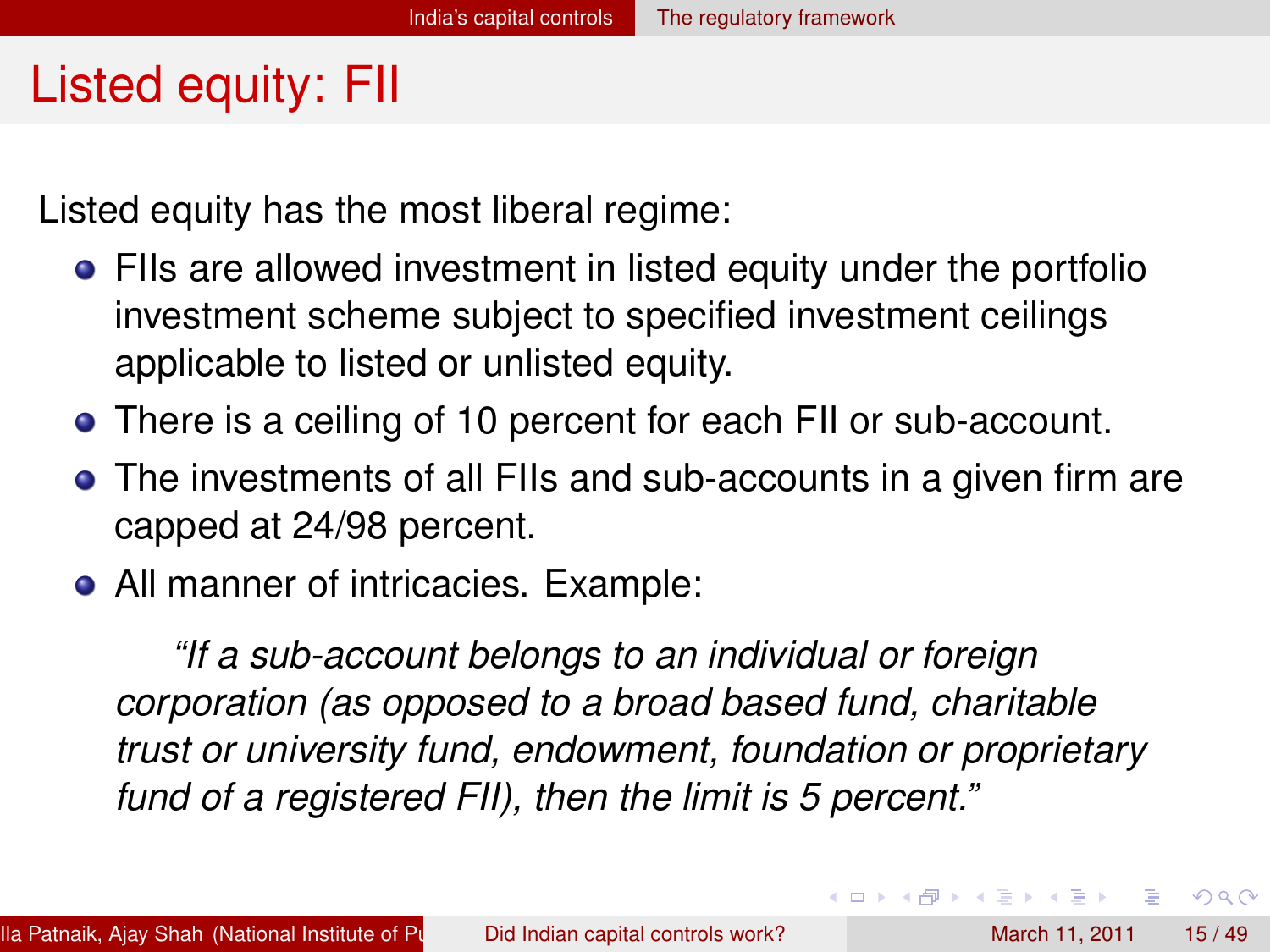## Listed equity: FVCI

Foreign venture capital funds (FVCI) are allowed to invest up to one-third of their funds in specified forms of listed equity.

<span id="page-16-0"></span> $\Omega$ 

医下半面

 $\leftarrow$   $\Box$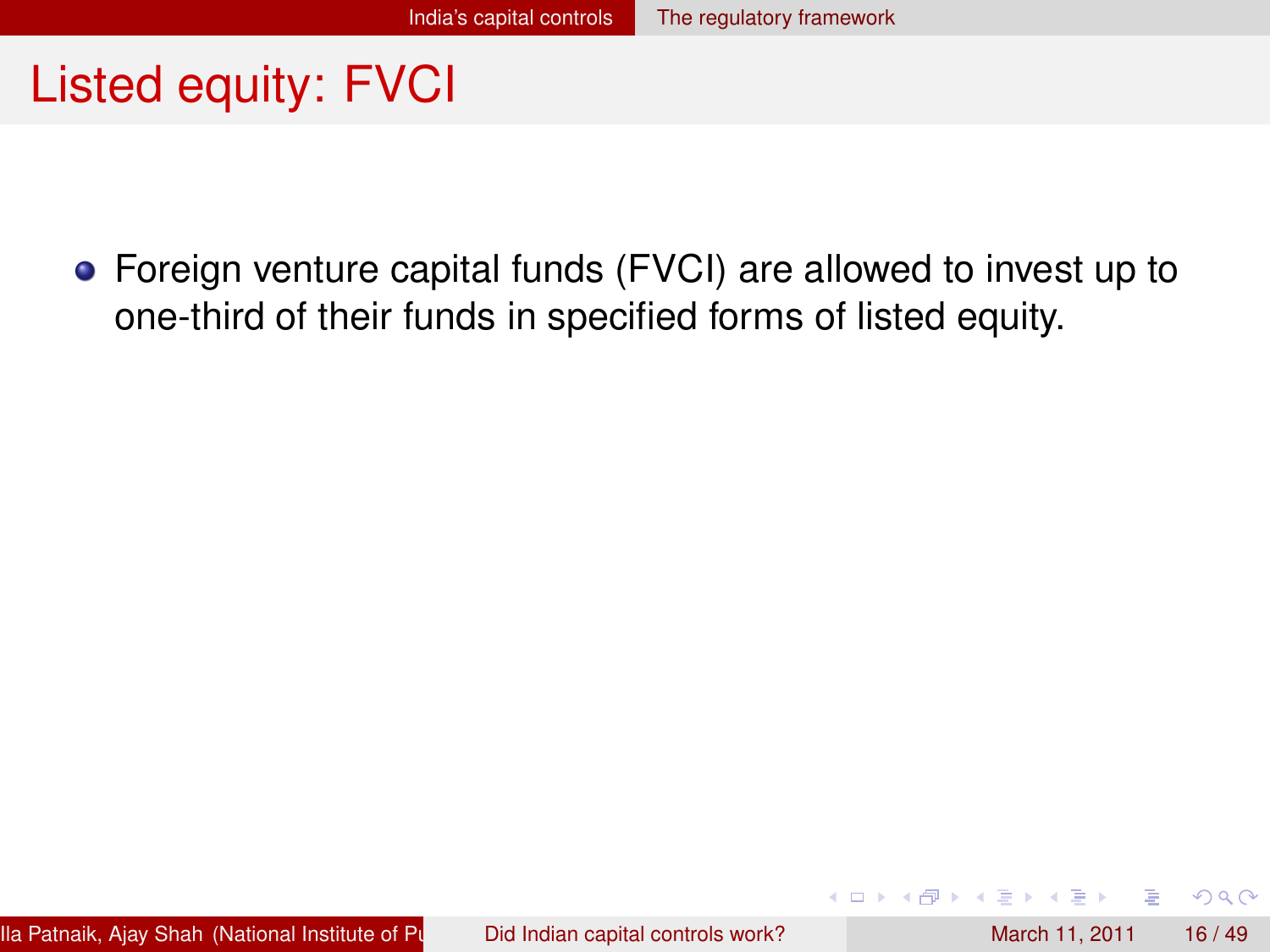# Listed equity: FVCI

- Foreign venture capital funds (FVCI) are allowed to invest up to one-third of their funds in specified forms of listed equity.
- All manner of intricacies. Example:

*"Foreign venture capital funds may invest in IPOs of venture capital undertaking where the shares are proposed to be listed, debt or debt instruments of venture capital undertakings where the foreign VC has already made an investment by way of equity and preferential allotment of equity shares of a listed company subject to a lock-in period of one year."*

<span id="page-17-0"></span> $\Omega$ 

イロト イ押 トイラト イラト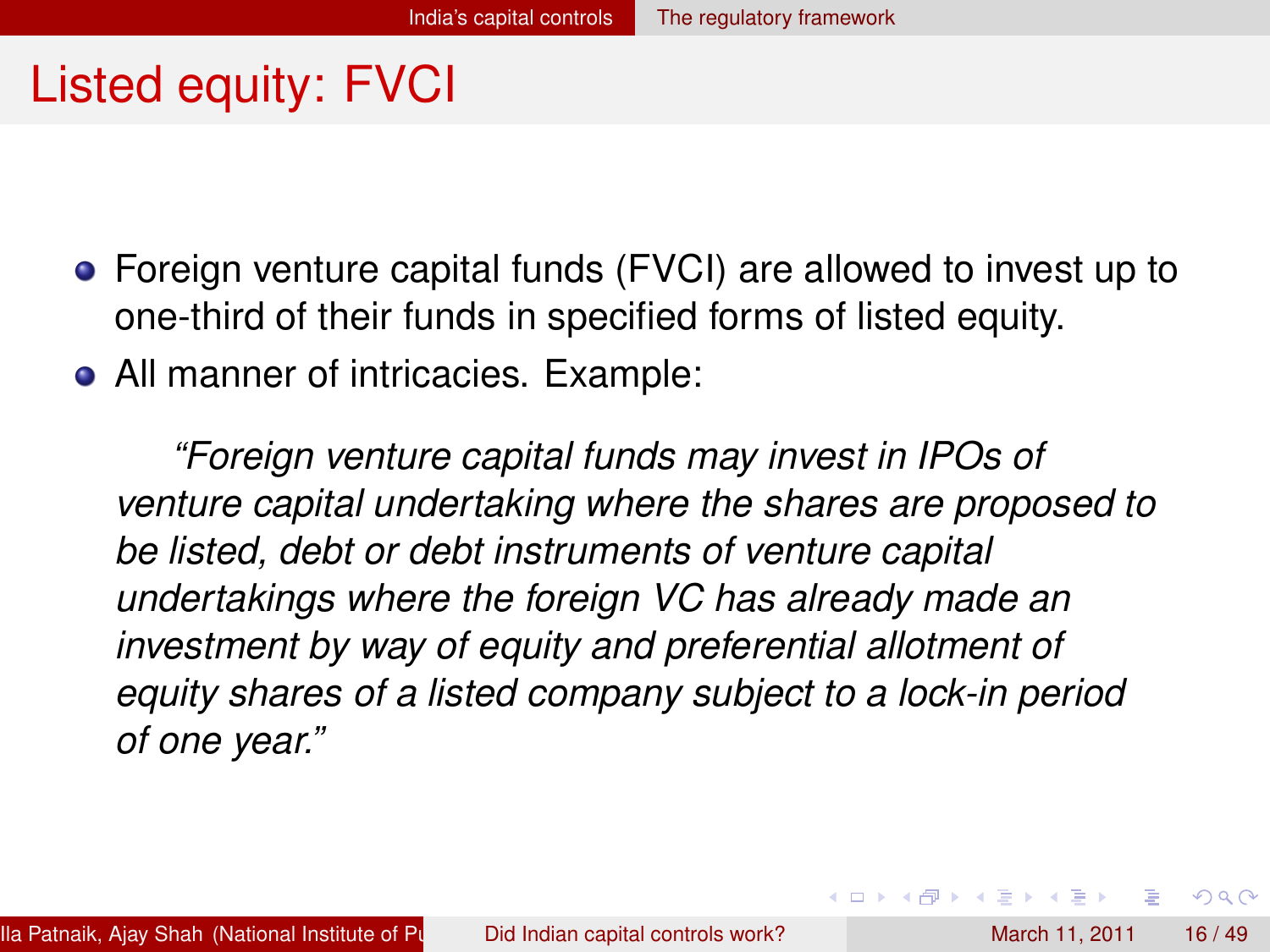### Non Resident Indians

- Non-resident Indians (NRIs) are allowed restricted investment in listed equity through the Portfolio Investment Scheme up to 5 percent of the total paid value of shares issued by an Indian company subject to an aggregate 10 percent cap for all NRIs investing in that organization.
- NRIs are prohibited from purchasing shares of chit funds, nidhi companies or companies involved in agricultural, plantation, real estate or farm house construction as well as those dealing in Transfer of Development Rights.
- NRIs are allowed unlimited investment in unlisted equity, including through private placement, but only on a non- repatriable basis.

<span id="page-18-0"></span> $\Omega$ 

(ロトイ部)→(理)→(理)→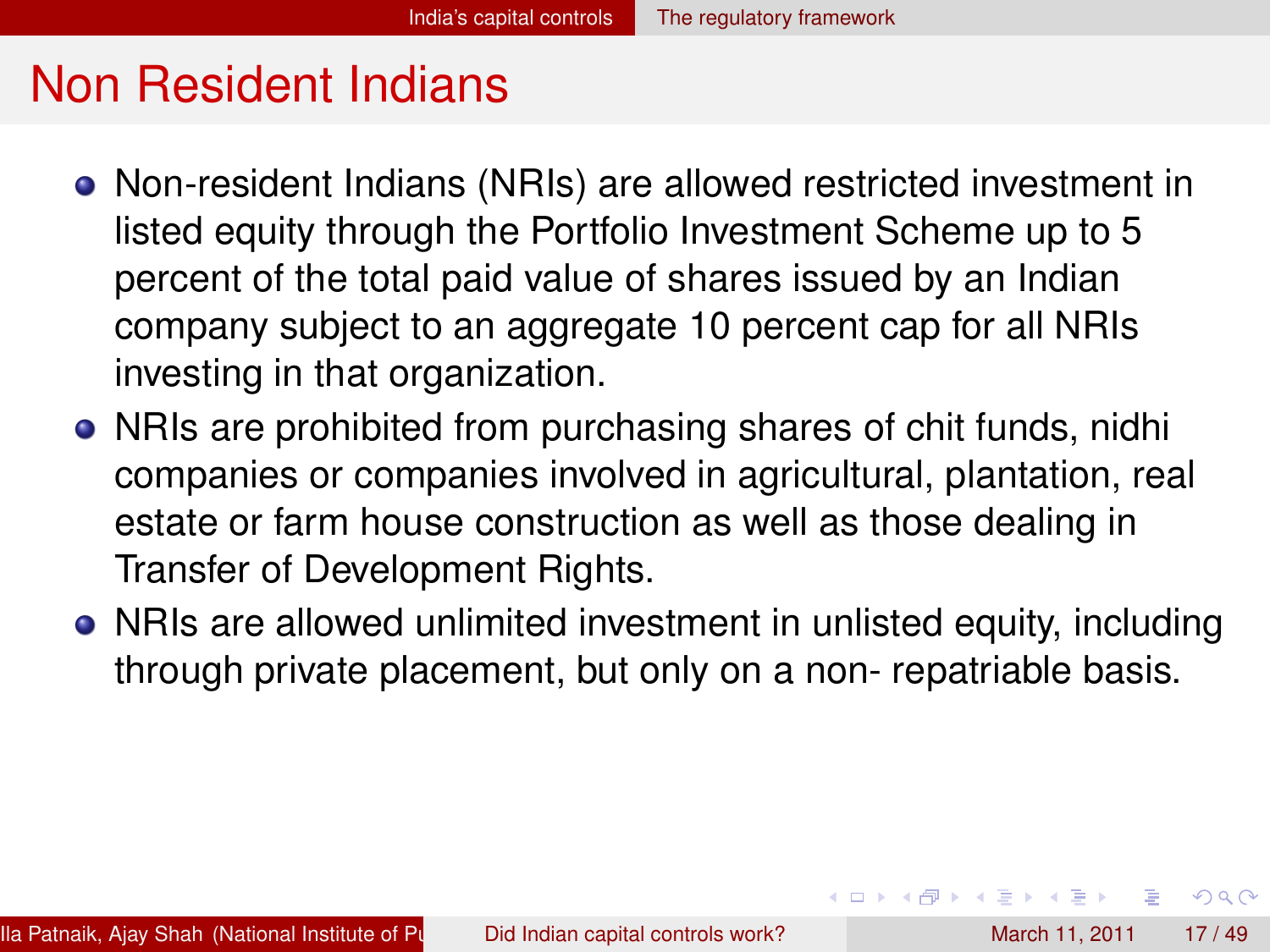### Non Resident Indians

- Non-resident Indians (NRIs) are allowed restricted investment in listed equity through the Portfolio Investment Scheme up to 5 percent of the total paid value of shares issued by an Indian company subject to an aggregate 10 percent cap for all NRIs investing in that organization.
- NRIs are prohibited from purchasing shares of chit funds, nidhi companies or companies involved in agricultural, plantation, real estate or farm house construction as well as those dealing in Transfer of Development Rights.
- NRIs are allowed unlimited investment in unlisted equity, including through private placement, but only on a non- repatriable basis.
- <span id="page-19-0"></span>• All manner of intricacies. Example:

Regulation 5(4) and Schedule 5, Paragraph 2(1A)(i) and 2(2). Paragraph 2(1A)(i) allows unlimited NRI purchase of the shares of domestic mutual funds on a repatriation basis. Paragraph 2(2) allows the same on a [no](#page-18-0)[n-r](#page-20-0)[e](#page-17-0)[p](#page-18-0)[at](#page-19-0)[ri](#page-20-0)[a](#page-7-0)[ti](#page-8-0)[o](#page-19-0)[n](#page-20-0) [b](#page-4-0)[a](#page-5-0)[s](#page-19-0)[is](#page-20-0)[.](#page-0-0)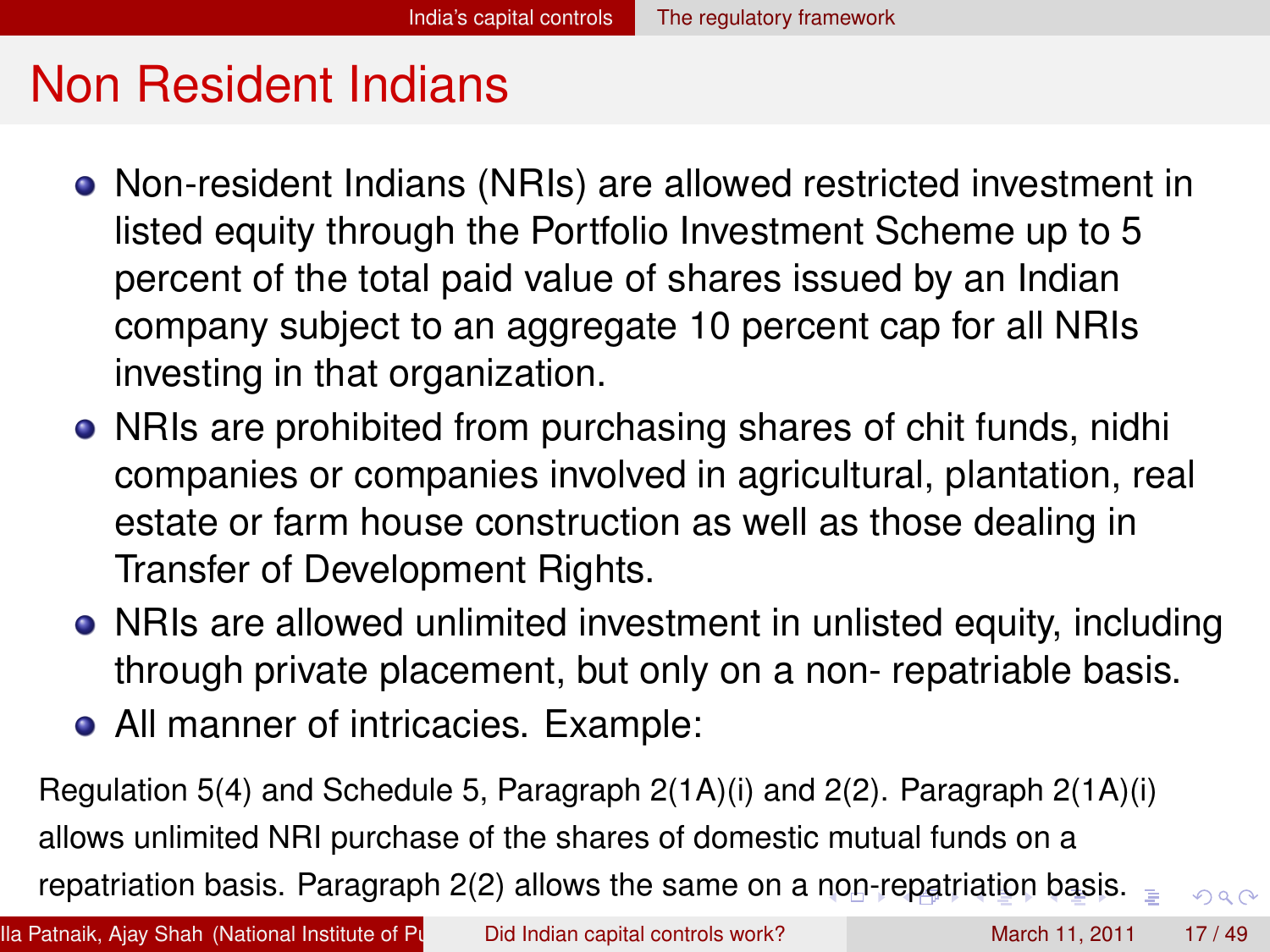# Phase 1: Pegging with sterilised intervention

[Ila Patnaik,](http://openlib.org/home/ila) [Ajay Shah](http://www.mayin.org/ajayshah) (National Institute of Public Finance apital controls work? March 11, 2011 18 / 49

4.000.00

<span id="page-20-0"></span> $299$ 

The South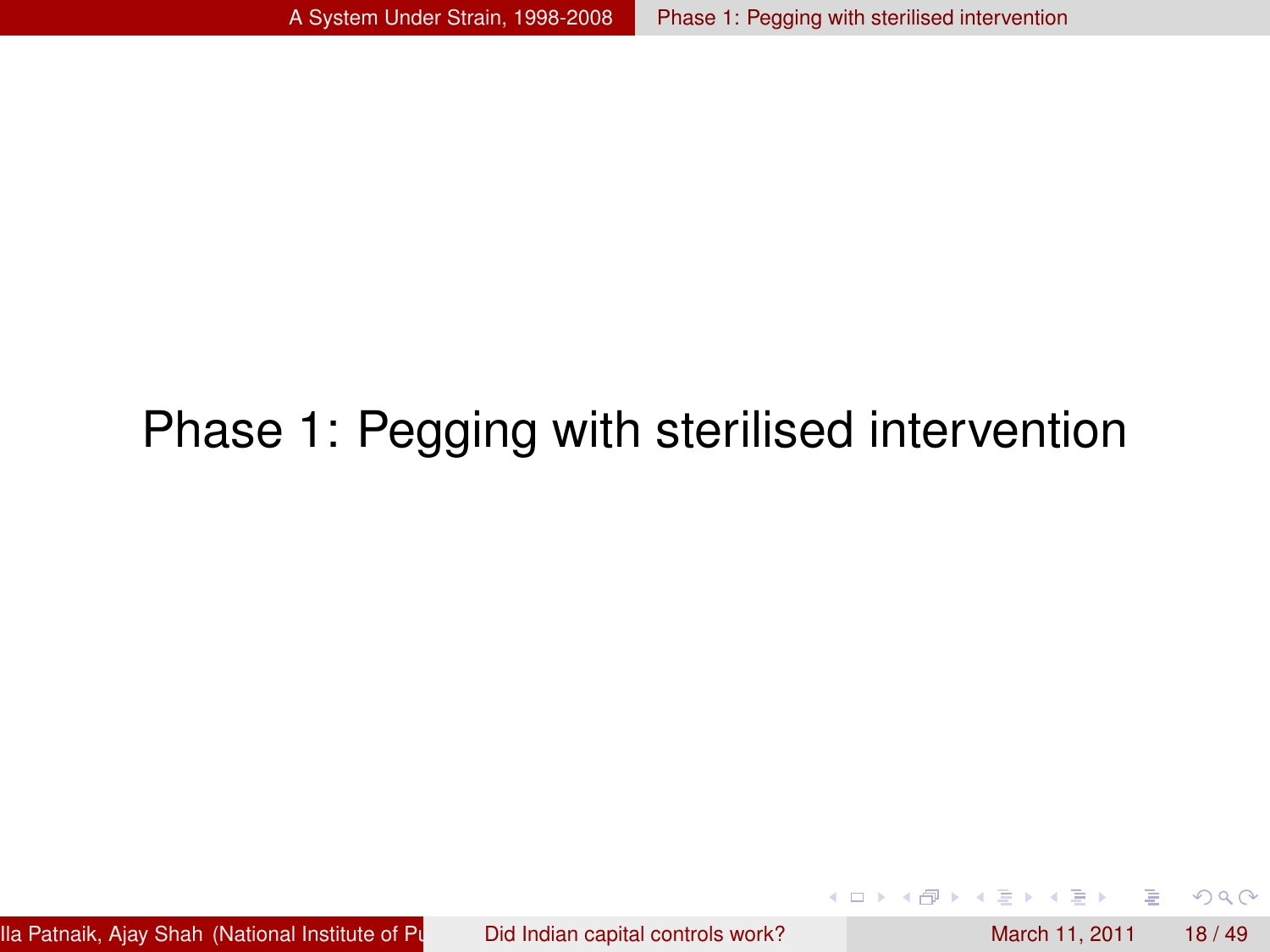# Share of foreign exchange reserves in reserve money in Phase I

<span id="page-21-0"></span>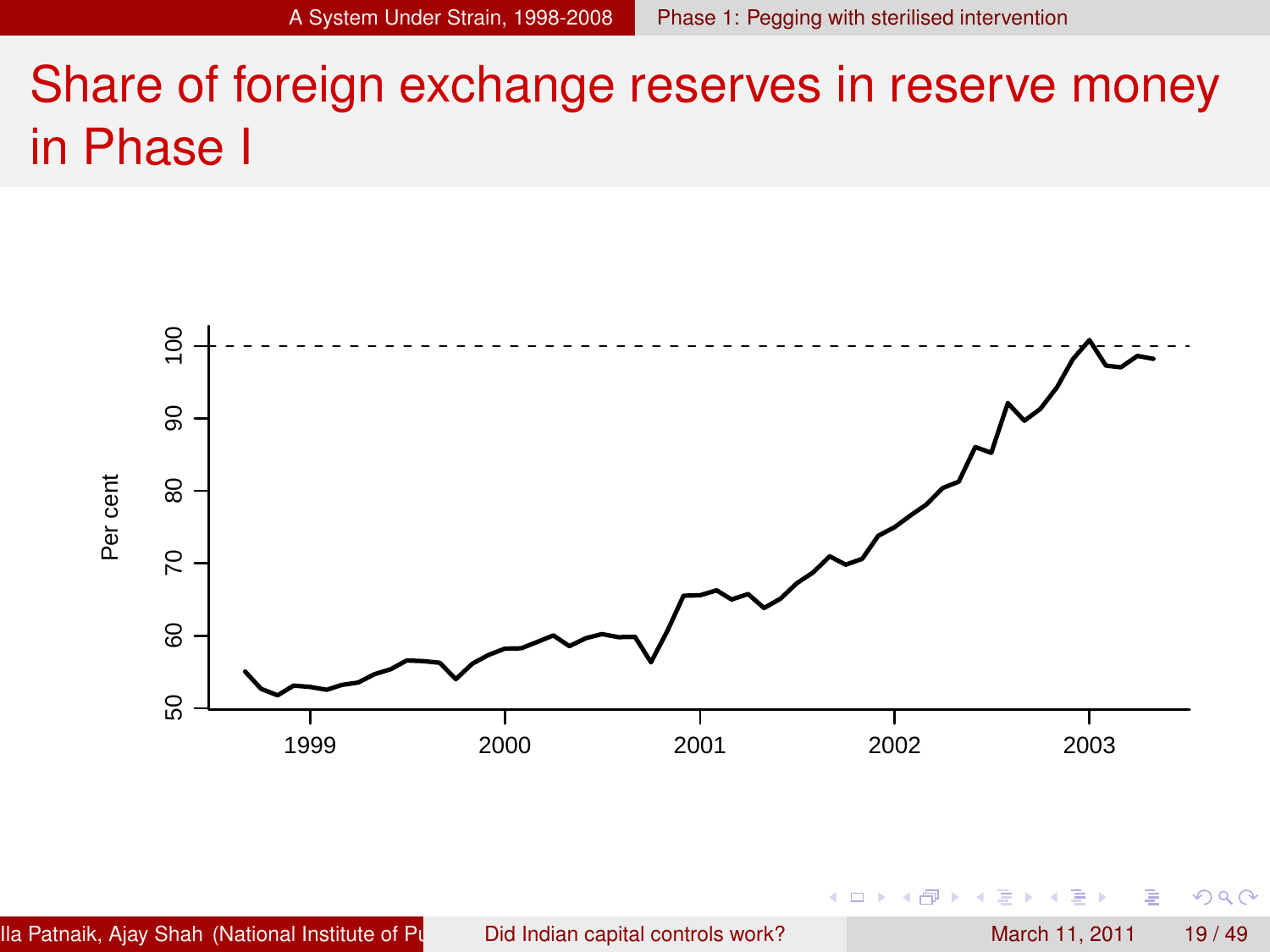#### Market Stabilisation Scheme

- **•** In January 2004, Reserve Bank of India ran out of government bonds.
- Sterilisation bonds called the "Market Stabilisation Scheme" bonds were issued.
- Proceeds from the sale of bonds were sequestered in a separate account
- <span id="page-22-0"></span>• Interest cost of these bonds was shown explicitly as an on-budget cost.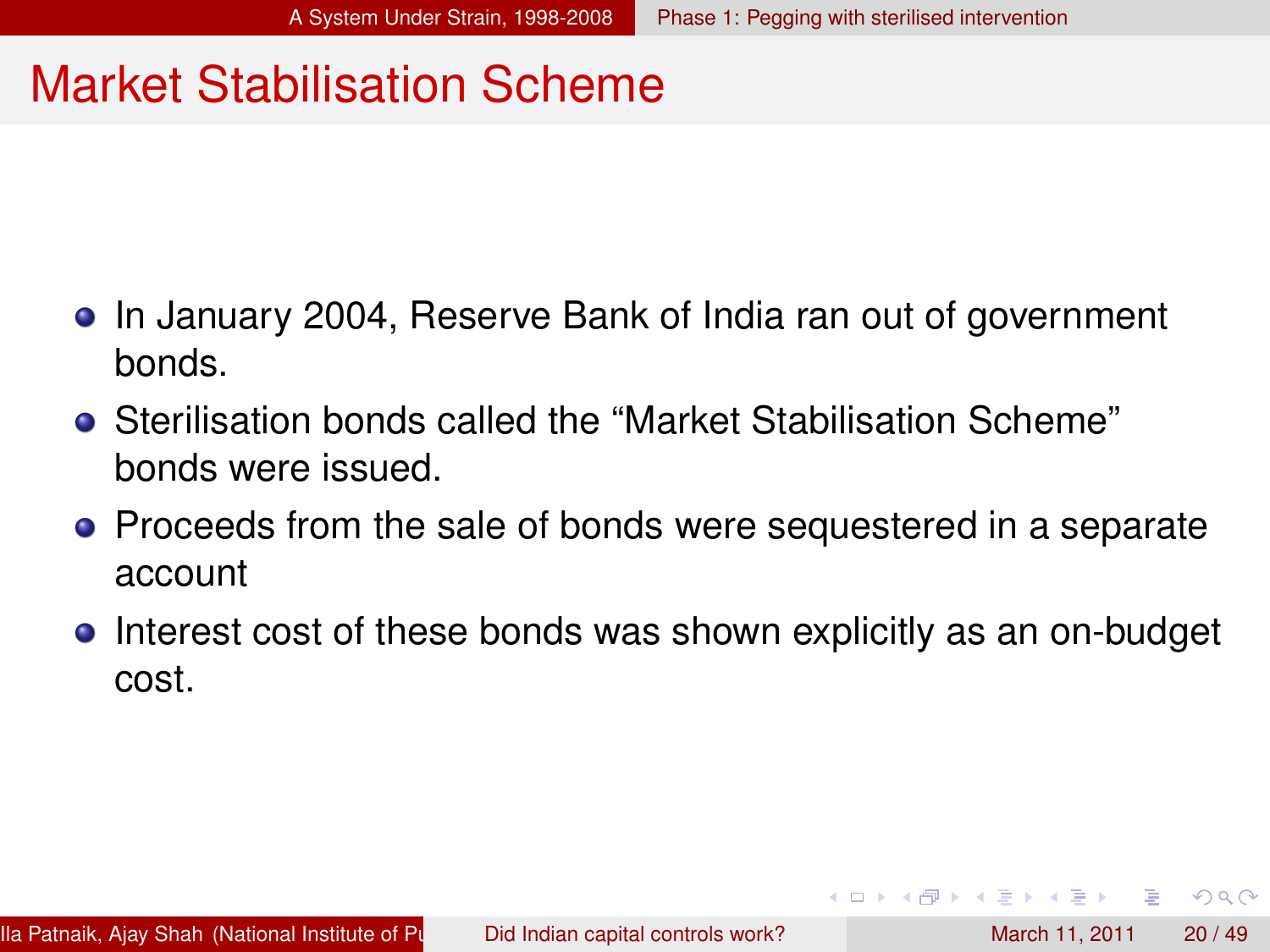#### Phase 2: Emphasis on capital controls

[Ila Patnaik,](http://openlib.org/home/ila) [Ajay Shah](http://www.mayin.org/ajayshah) (National Institute of Public Finance apital controls work? March 11, 2011 21 / 49

4 0 8 1  $\leftarrow$   $\leftarrow$   $\leftarrow$  Þ

<span id="page-23-0"></span> $299$ 

Bara B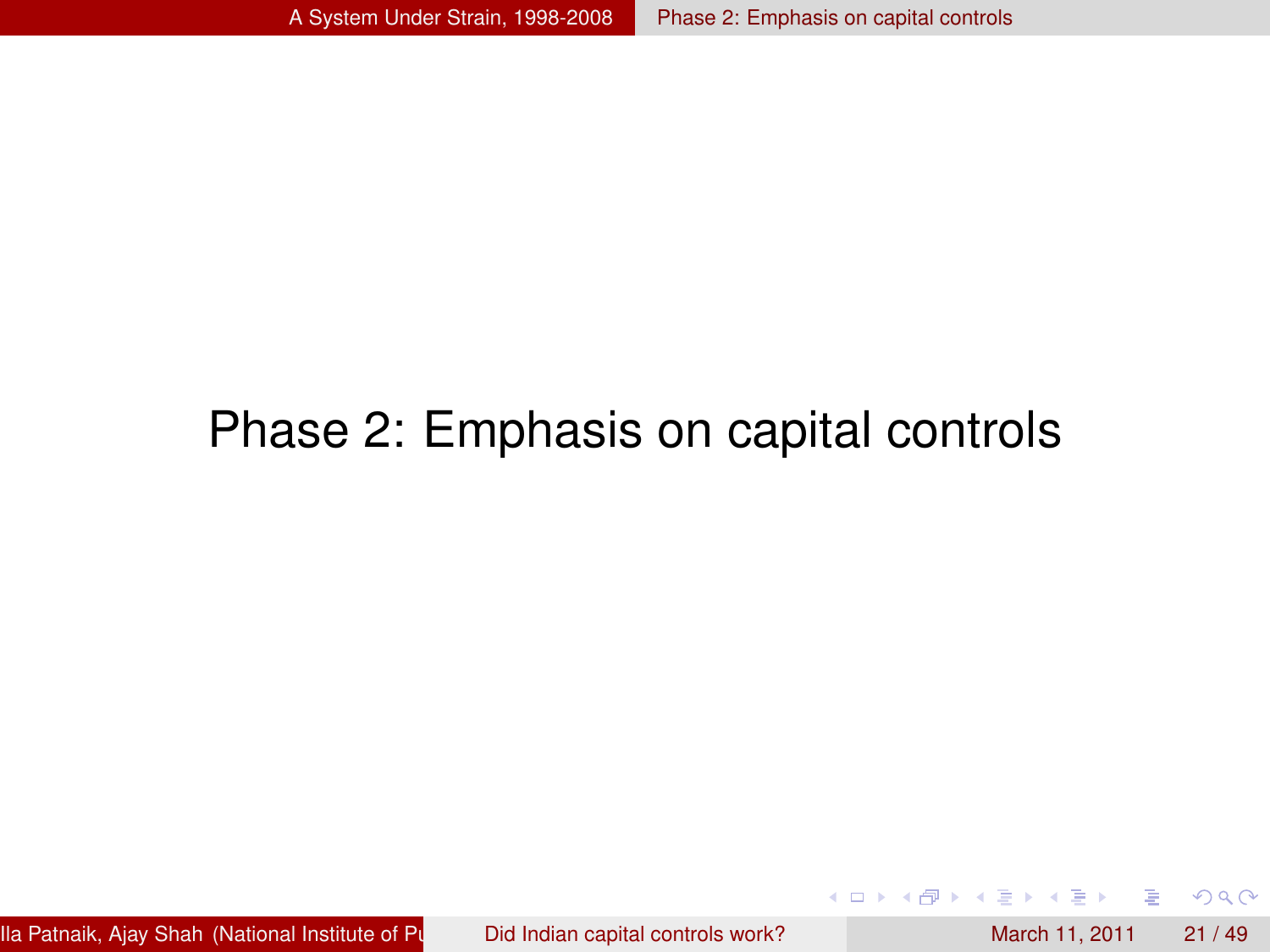### Example 1: Hindering foreign borrowing

In 2004, a capital control was introduced upon this borrowing, where the interest rate paid by the borrower was capped. For loans of a maturity between three to five years, this ceiling was set to 200 basis points, and for loans of a maturity of above 5 years, this ceiling was set to 350 basis points.

<span id="page-24-0"></span> $\Omega$ 

**A BAKEN**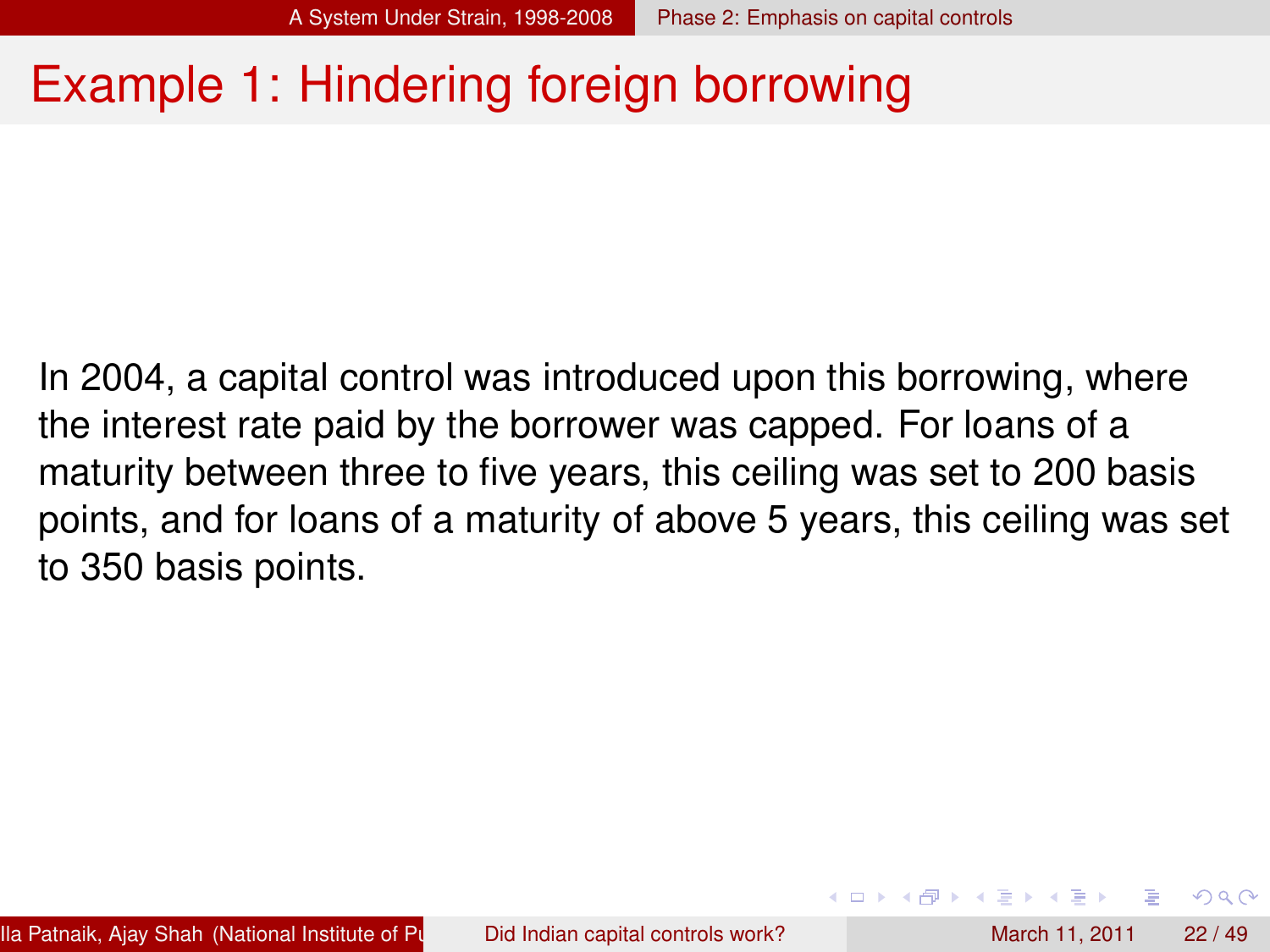#### Example 2: Hindering venture capital

- Tax pass-through for *all* venture capital was restricted to nine sectors: poultry, dairy, nanotechnology, biofuels, hotels and hospitality, seed research, etc.
- **•** Permissions for opening FVCI bank accounts granted by the RBI were tied to requirements such as investment in only the nine sectors mentioned for tax-pass through treatment in the Income Tax Act.

<span id="page-25-0"></span> $\Omega$ 

医下す 医下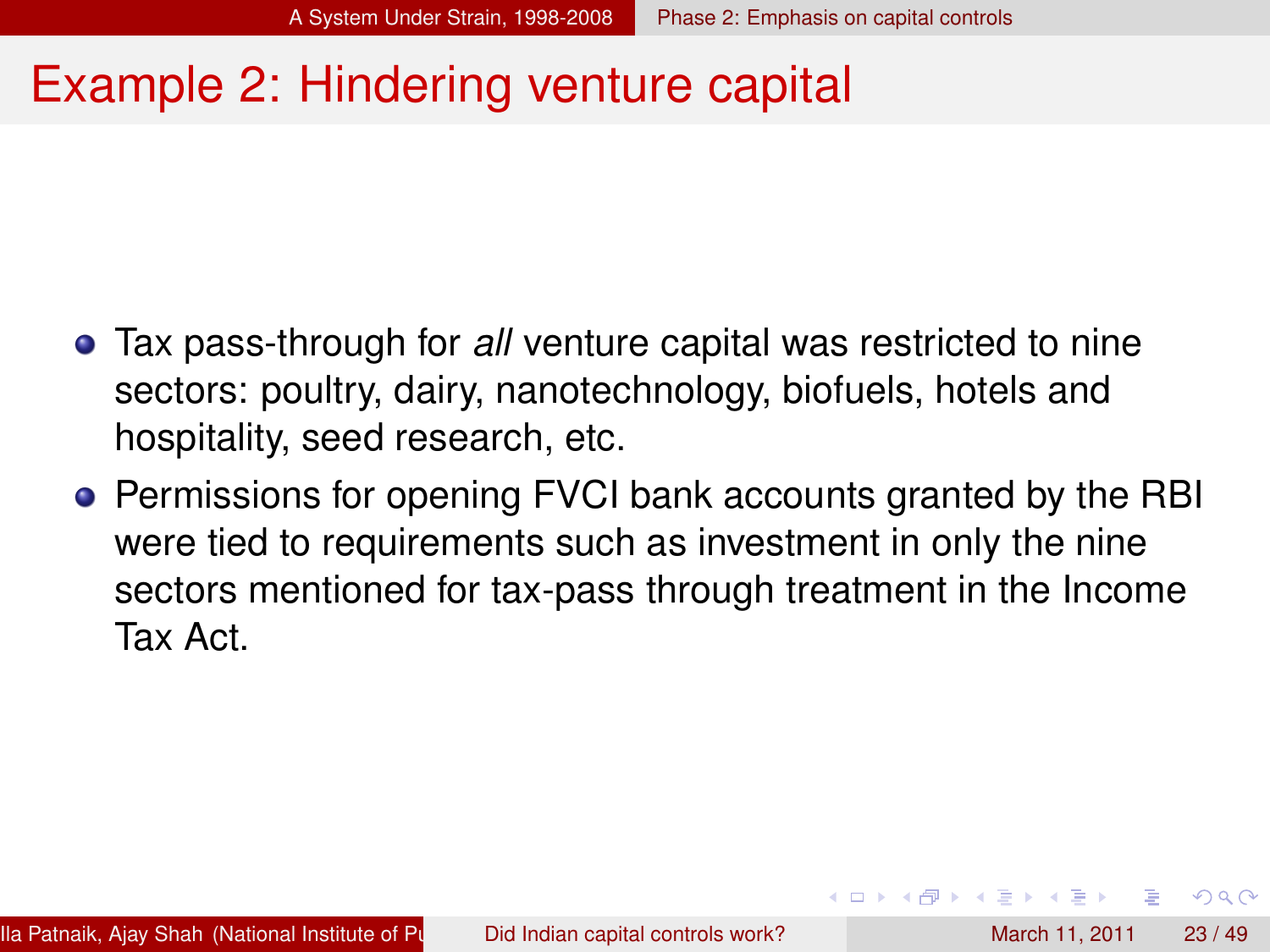### Example 3: SEBI registration

- **•** SEBI did not register investment managers as FIIs even if they otherwise met SEBI's norms for registration, if the investment manager was owned or substantially owned by NRIs.
- There is no explicit provision in SEBI regulations on this.

<span id="page-26-0"></span>[Ila Patnaik,](http://openlib.org/home/ila) [Ajay Shah](http://www.mayin.org/ajayshah) (National Institute of Public Finance apital controls work? March 11, 2011 24 / 49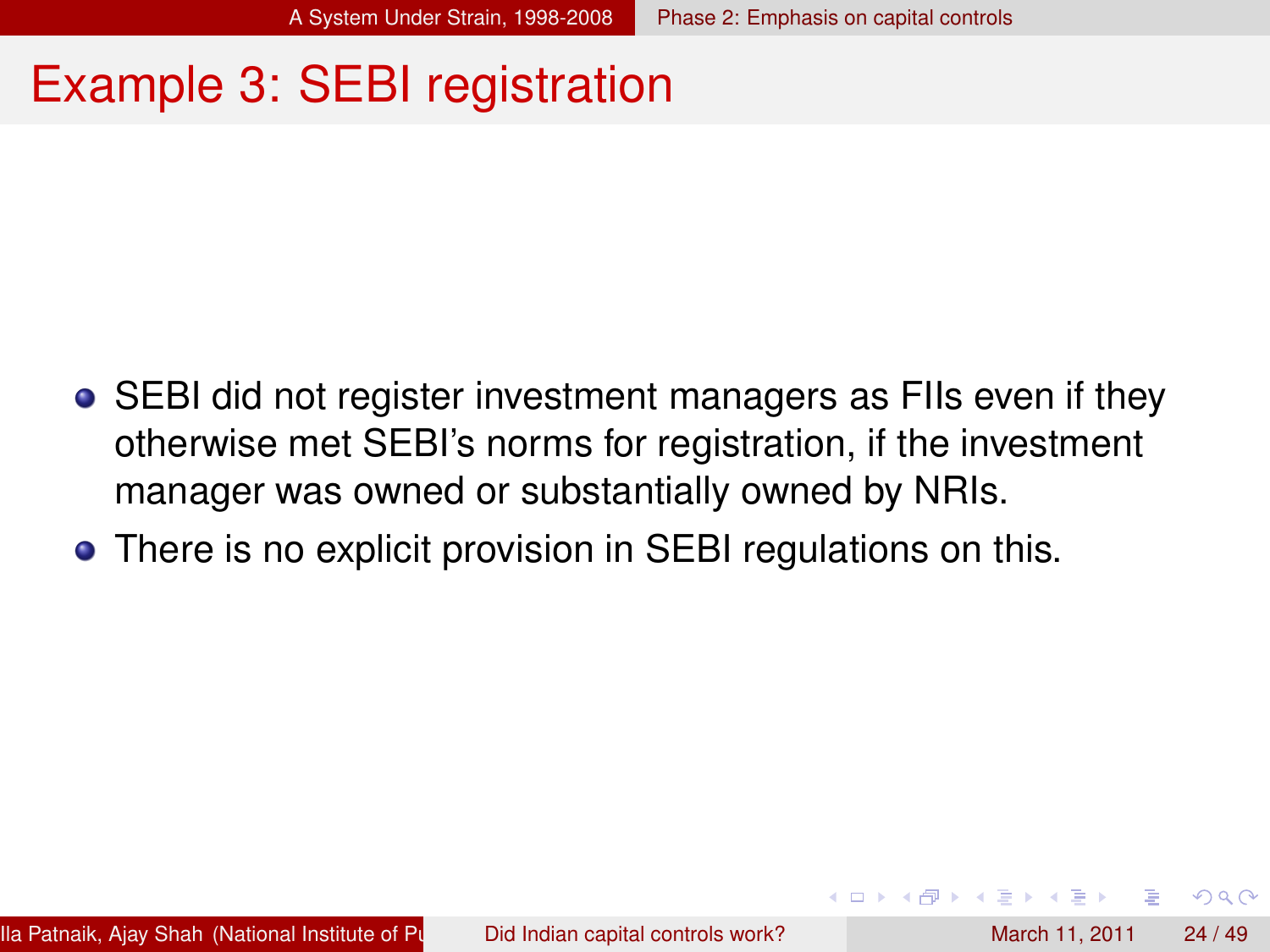### Example 4: Automatic route

- **•** In certain situations, India had placed foreign investment on an "automatic route".
- Meetings needed to be held by the RBI to approve the same.
- Inflows were controlled by not holding meetings for automatic route investments for many months. control inflows.

<span id="page-27-0"></span> $\Omega$ 

 $\mathcal{A} \subset \mathbb{R}^n \times \mathcal{A} \subset \mathbb{R}^n \times \mathcal{A}$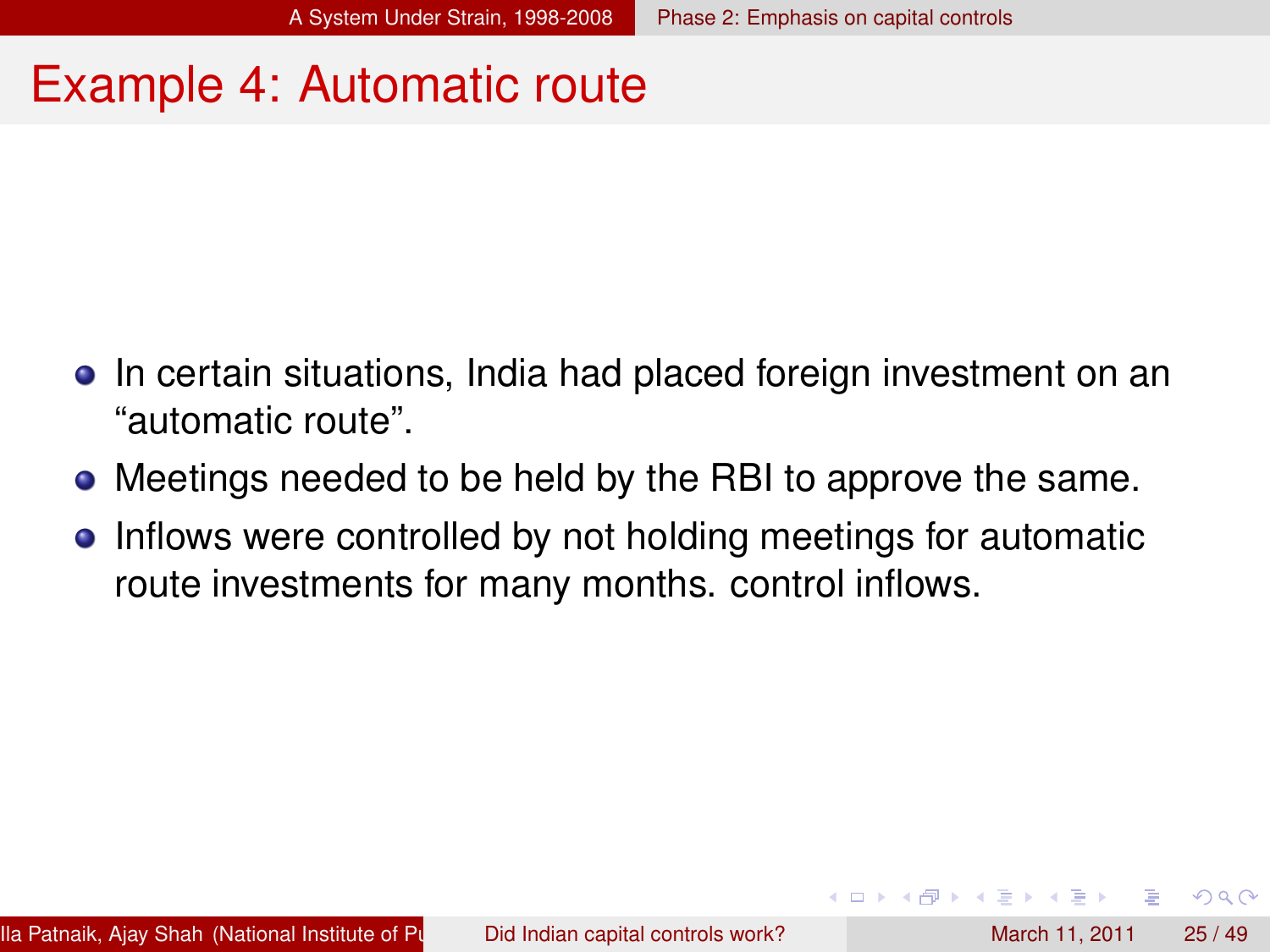#### Example 5: Restrictions on offshore derivatives

- The term 'participatory notes' (PNs) refers to the market for OTC derivatives on Indian underlyings that trades offshore.
- The book runners on this market are registered FIIs in India, and they lay off the risk of their overall book using transactions on the onshore market.
- These overseas transactions are outside the jurisdiction of the Indian authorities.
- In October 2007, the Indian authorities restricted registered FIIs from their transactions overseas on this market.

<span id="page-28-0"></span> $\Omega$ 

化重氮化重氮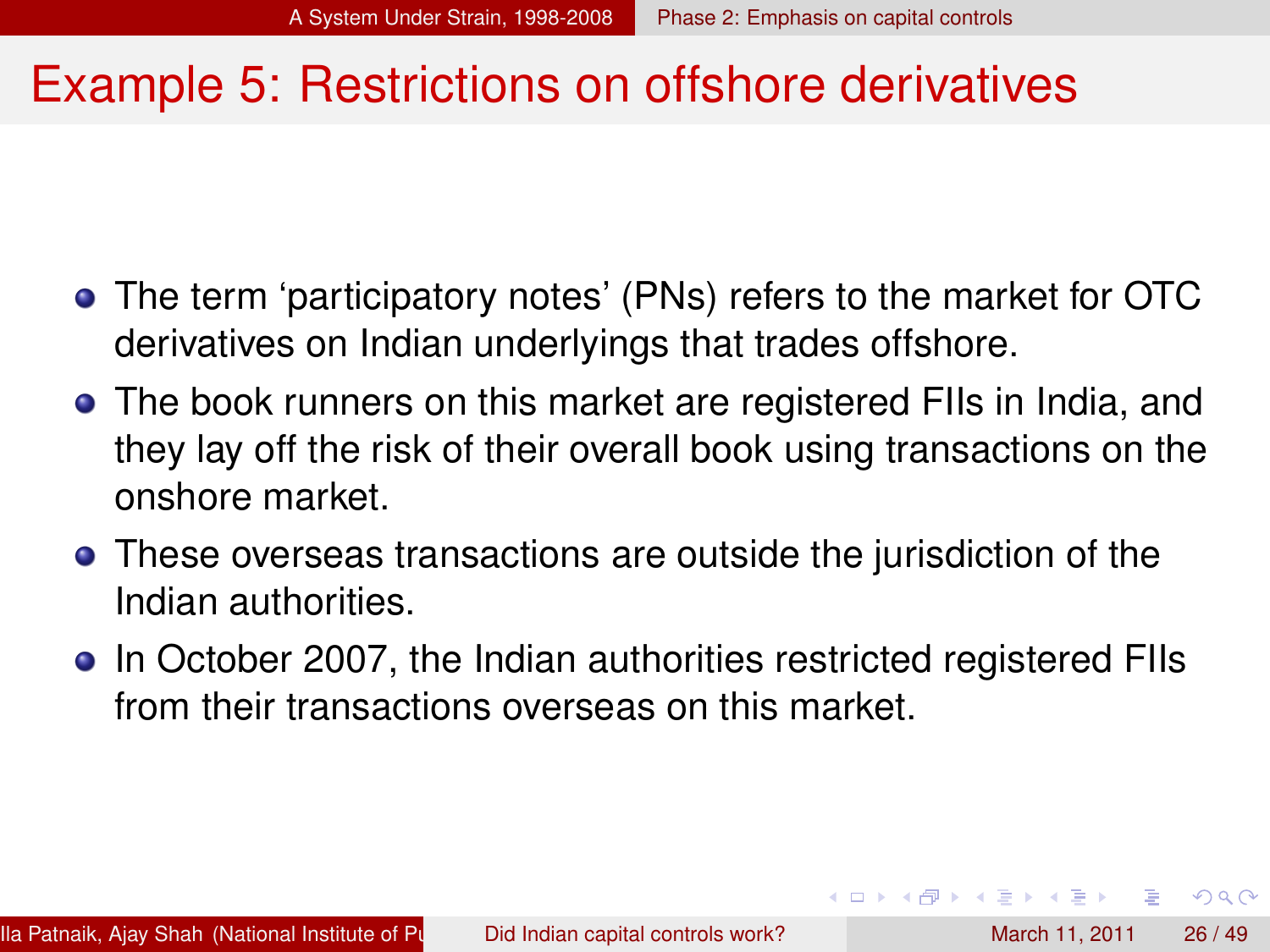# Did the controls deliver?

[Ila Patnaik,](http://openlib.org/home/ila) [Ajay Shah](http://www.mayin.org/ajayshah) (National Institute of Public Finance apital controls work? March 11, 2011 27 / 49

 $\sim$ 

в

<span id="page-29-0"></span> $299$ 

 $4 \times 1 + 4$   $60 + 4 = 1 + 4 =$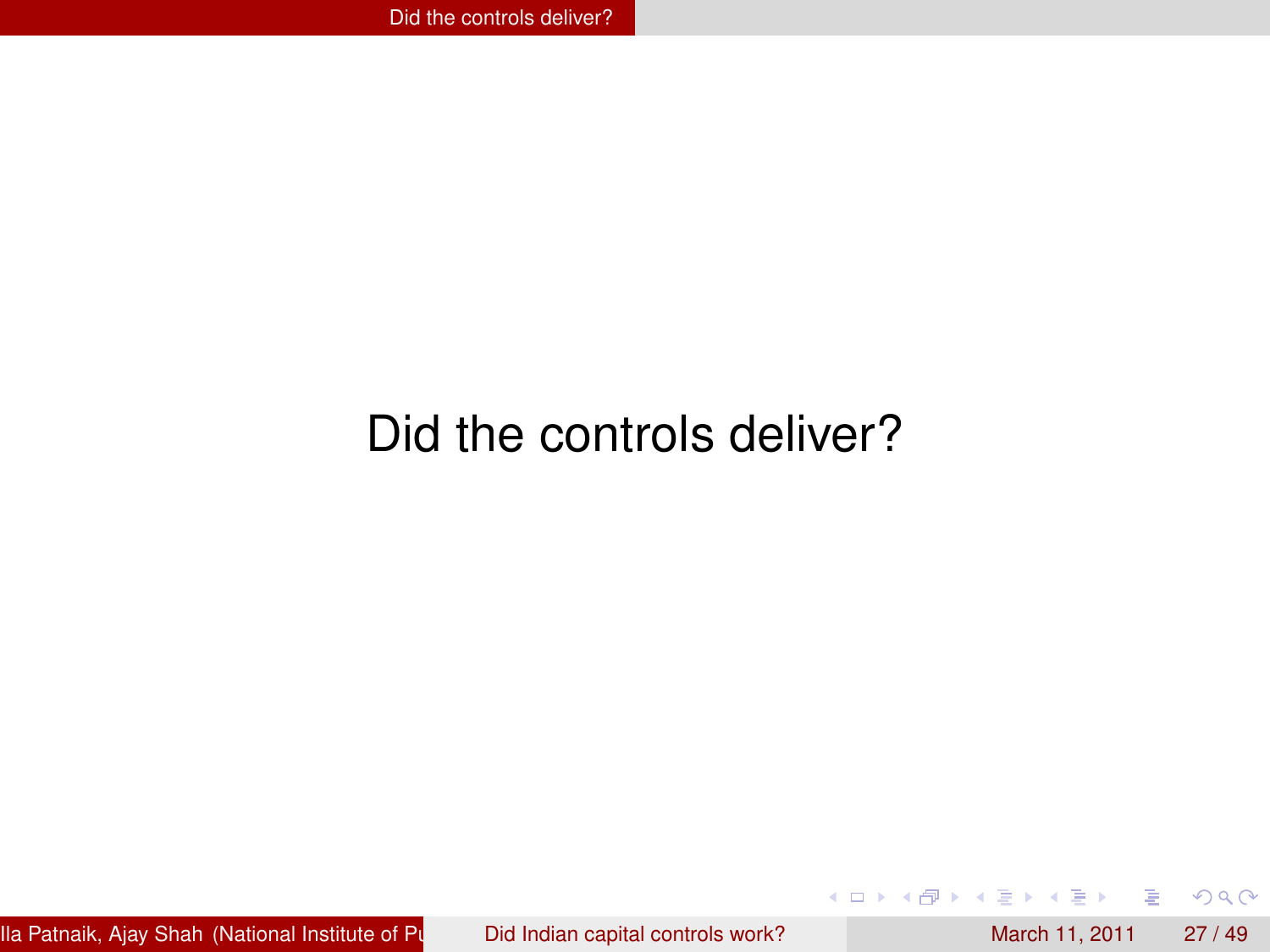Belief that large capital inflows would lead to

- asset price booms
- imprudent lending,
- **o** currency mismatches
- <span id="page-30-0"></span>• interact with the pegged exchange rate to distort monetary policy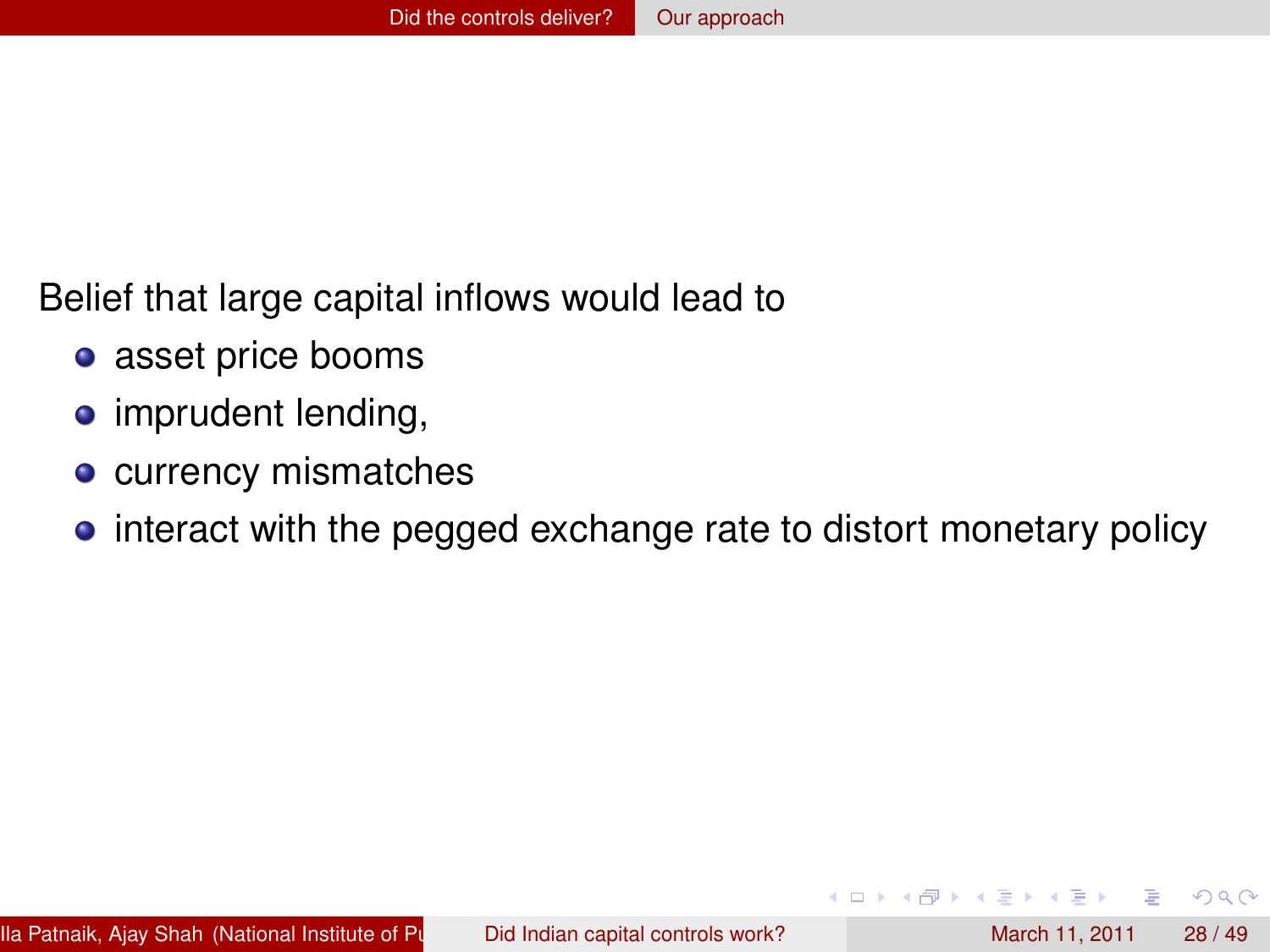## Objectives of capital controls

- modify the magnitude of capital flows
- help maintain the dollar peg
- <span id="page-31-0"></span>• help improve financial stability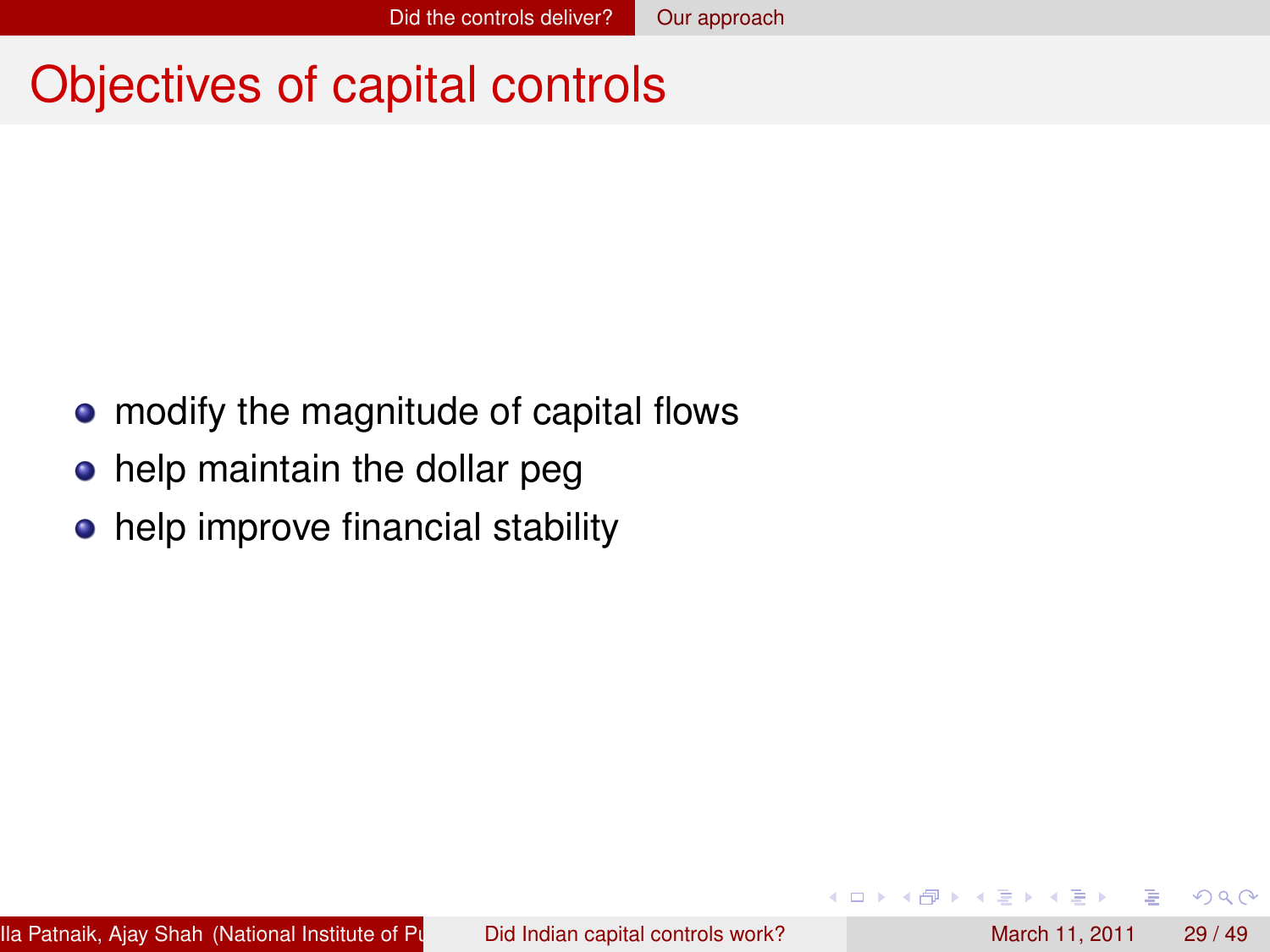We face an identification problem: We observe the treatment (India with a certain strategy for capital controls), and we observe the outcomes. We ask:

- <sup>1</sup> Did policy makers in India achieve the desired goal using the treatment?
- <sup>2</sup> How did India fare compared to other emerging markets which did not have the treatment (i.e., whose controls are generally not as restrictive as in India)

<span id="page-32-0"></span> $\Omega$ 

イロト イ押 トイラト イラト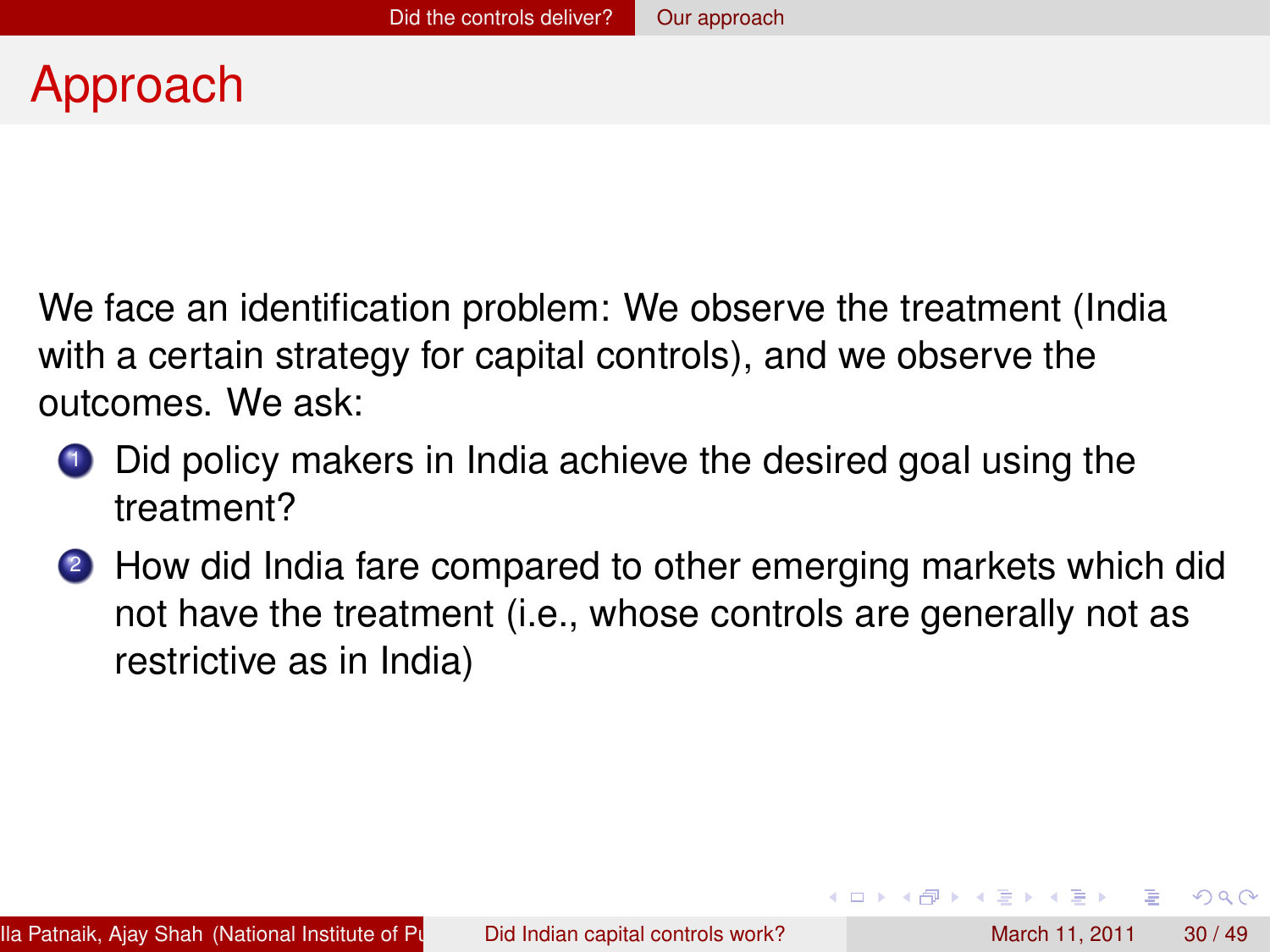<span id="page-33-0"></span> $299$ 

### Magnitude of capital inflows

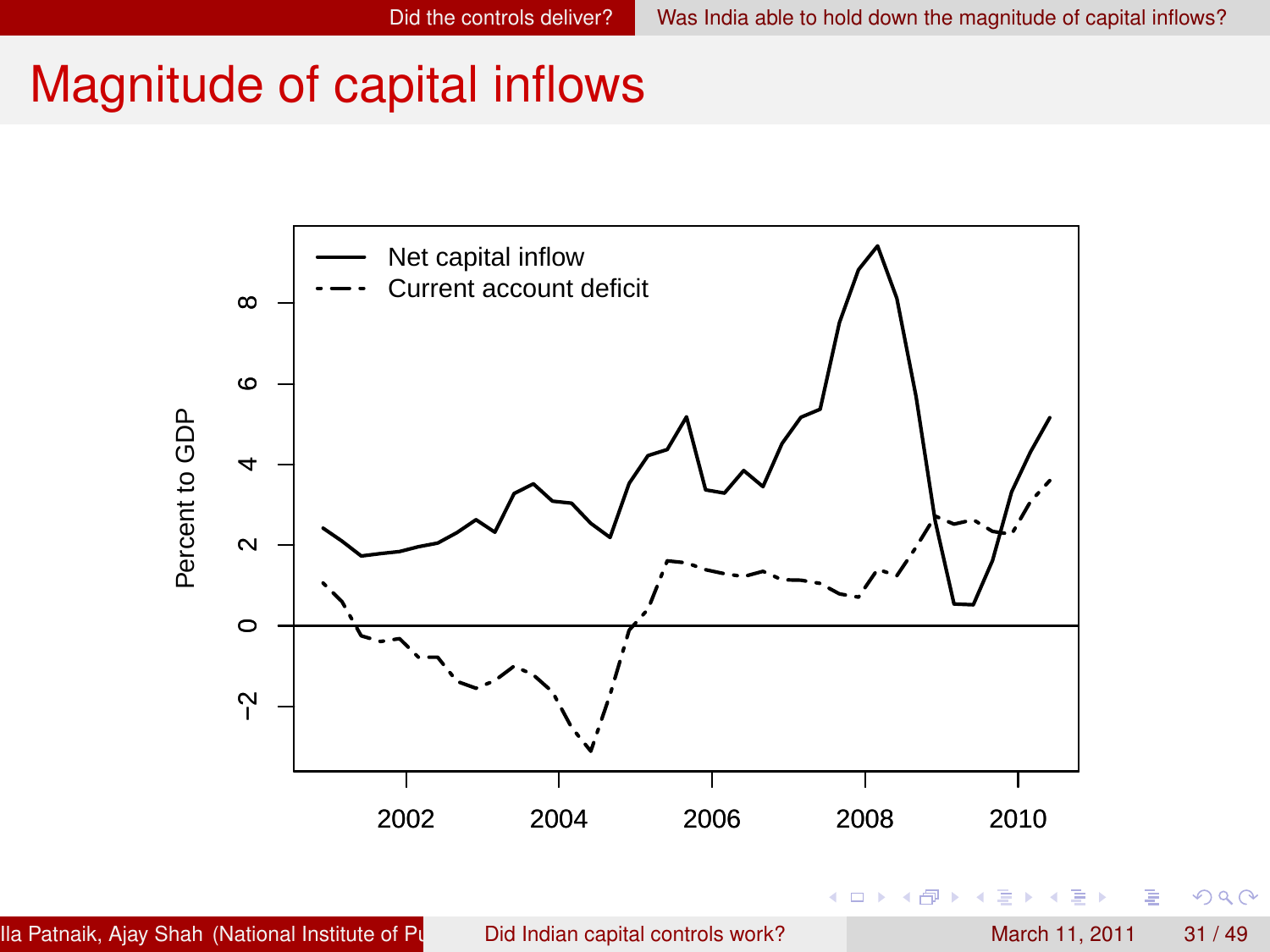### Impact of restrictions on foreign borrowing

| Quarter ended | Foreign curr. borr. | Other capital inflows | Total  |
|---------------|---------------------|-----------------------|--------|
| Jun 2006      | 3,978               | 6,747                 | 10,725 |
| Sep 2006      | 1,760               | 6,100                 | 7,860  |
| Dec 2006      | 4,049               | 6,766                 | 10,815 |
| Mar 2007      | 6,316               | 9.487                 | 15,830 |
| Jun 2007      | 6,944               | 8,754                 | 15,698 |
| Sep 2007      | 4,217               | 29,007                | 33,224 |
| Dec 2007      | 6,240               | 23,399                | 29,639 |
| Mar 2008      | 5,209               | 22,815                | 28,024 |

<span id="page-34-0"></span>Restrictions impacted the composition but not the magnitude of flows in that period. For a very short time.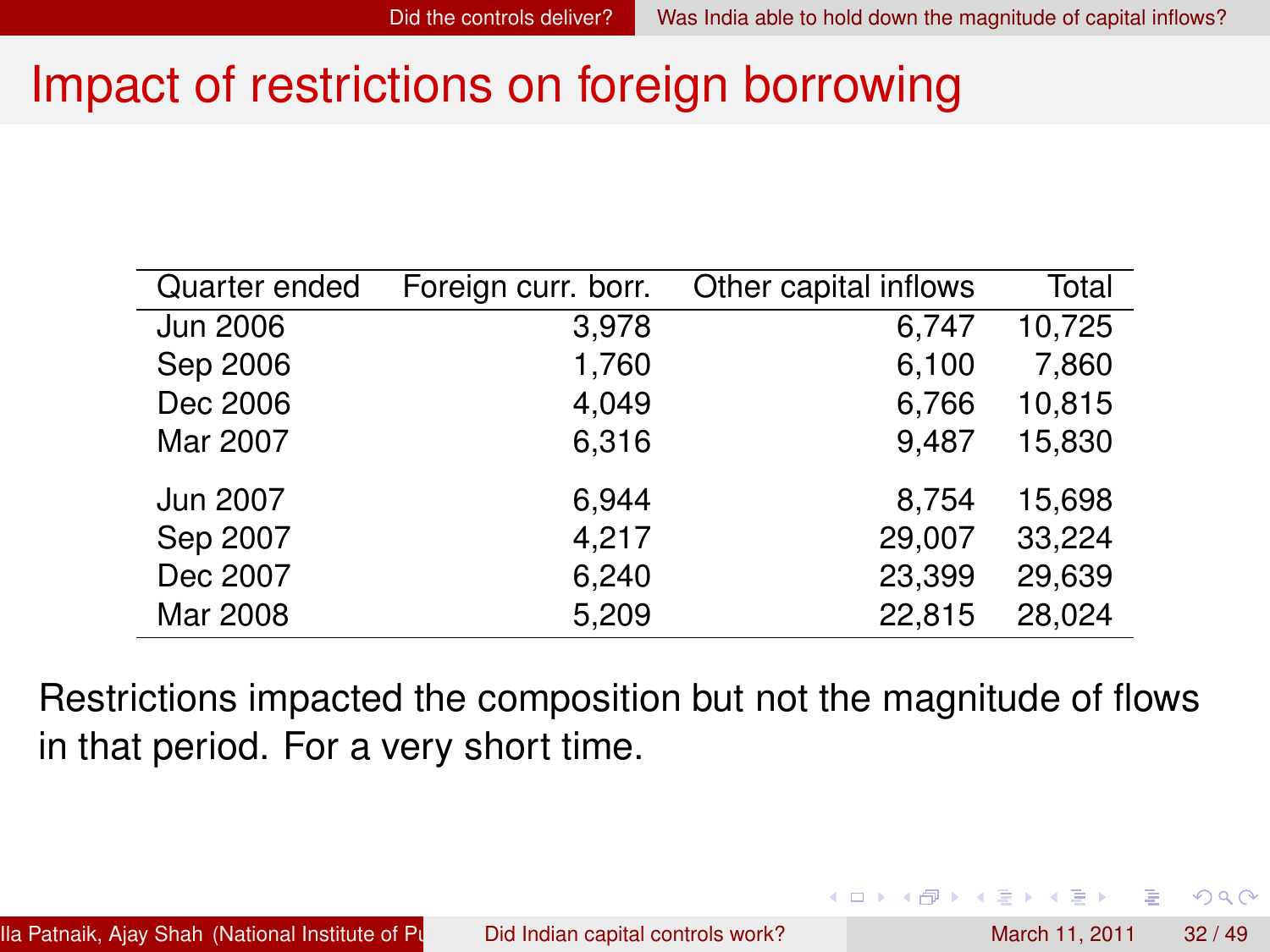### Comparison against other emerging markets



[Ila Patnaik,](http://openlib.org/home/ila) [Ajay Shah](http://www.mayin.org/ajayshah) (National Institute of Public Polic Indian capital controls work? March 11, 2011 33 / 49

**Braker** 

A T

<span id="page-35-0"></span> $QQ$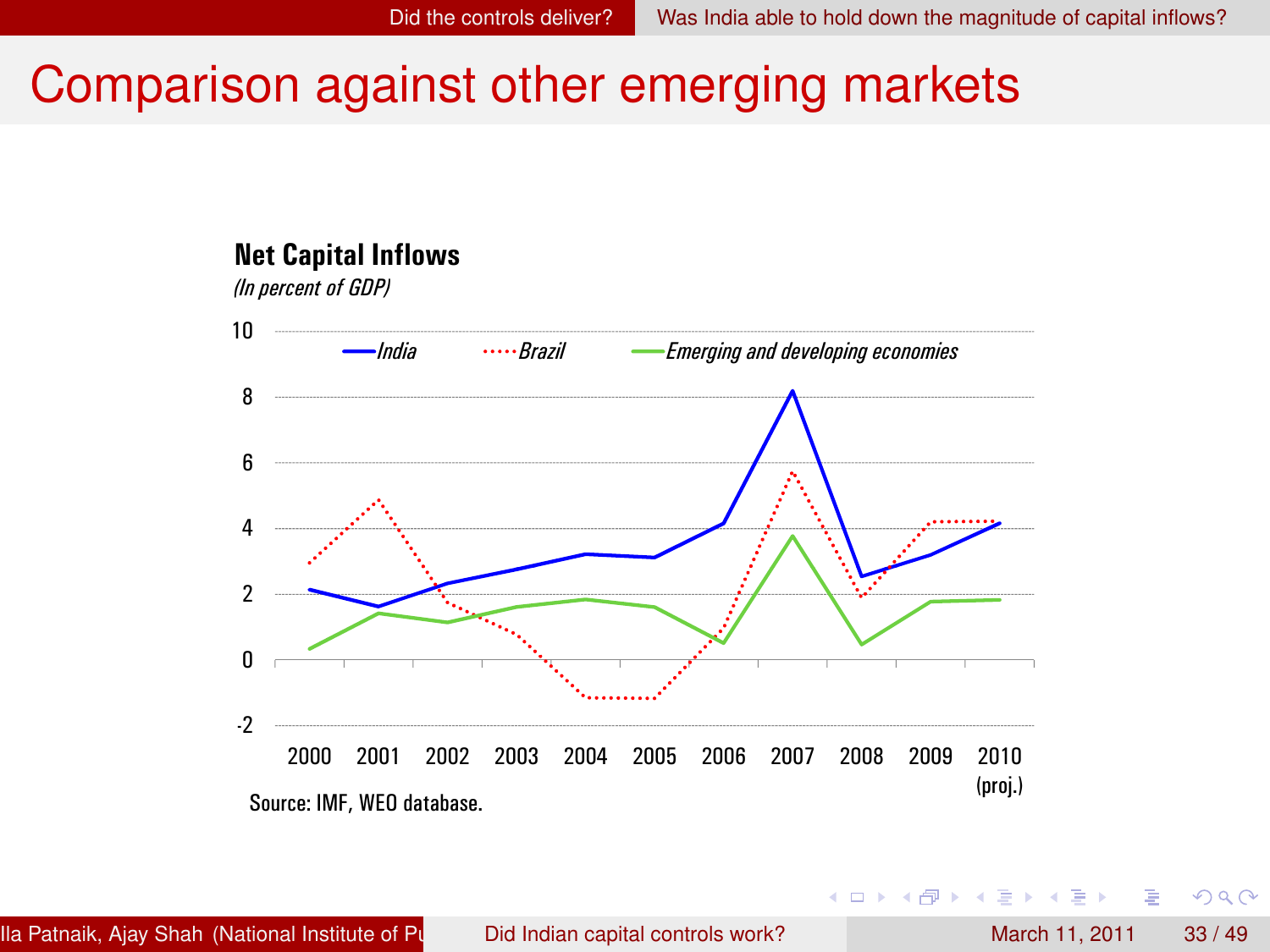#### <span id="page-36-0"></span>Rupee flexiblity

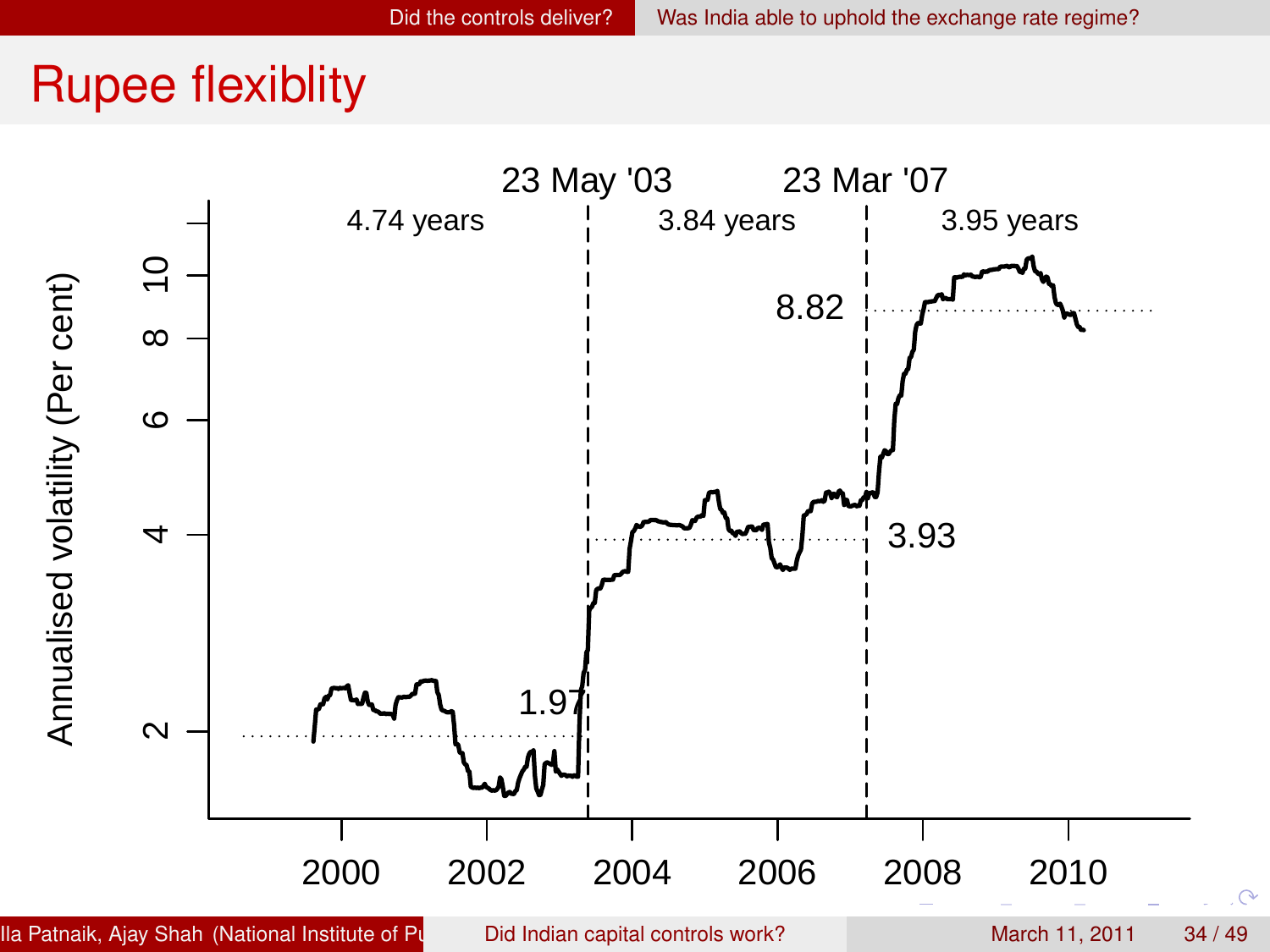#### The credit boom



 $-0.11 - 1.5$ ×. 画  $\sim$ 

Ξ

重

<span id="page-37-0"></span> $299$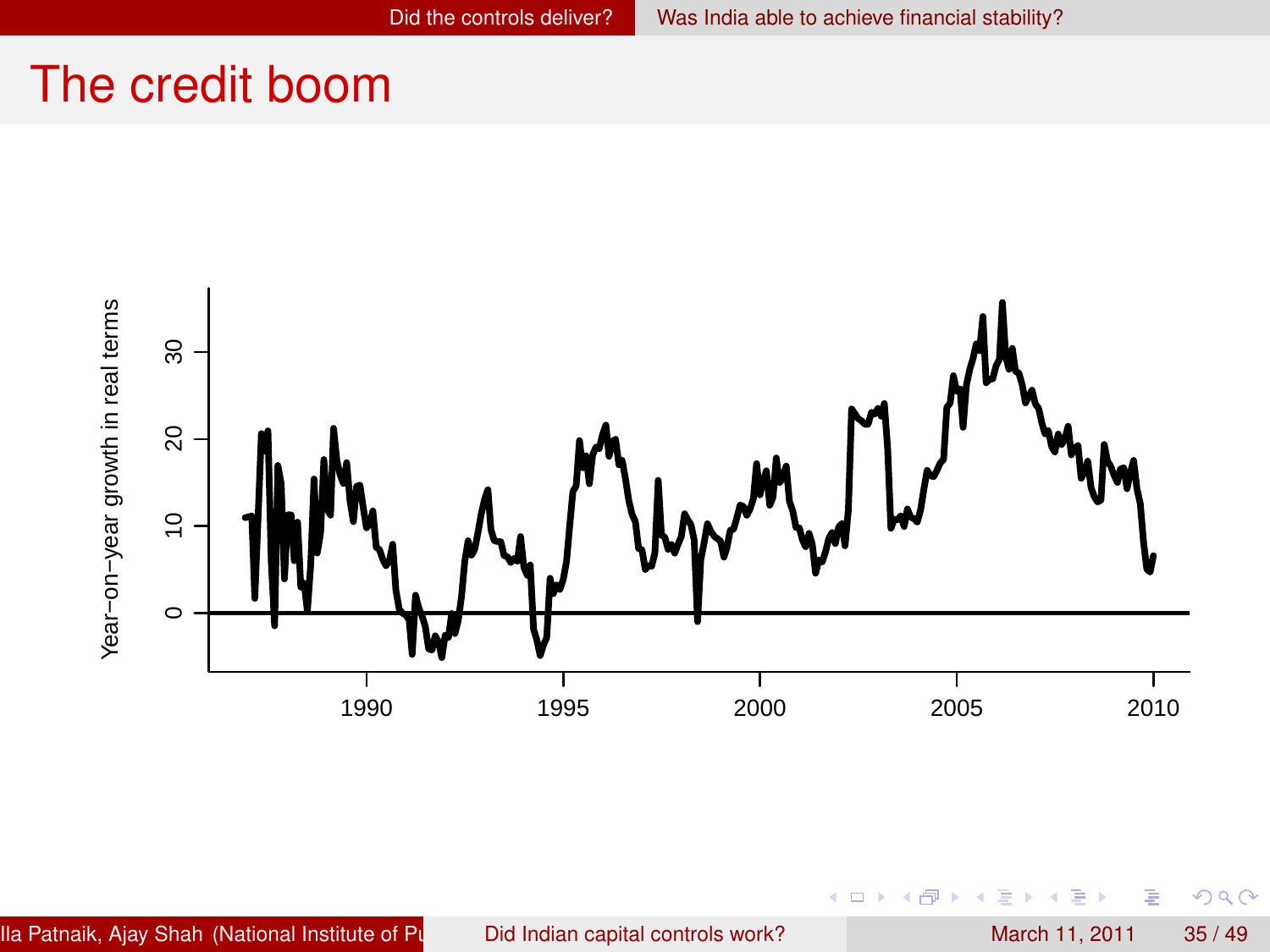#### Rupee flexibility and currency risk

| Period                             | Daily INR/USD | Average currency risk |
|------------------------------------|---------------|-----------------------|
|                                    | volatility    | of firms              |
| 1 April 1993 to 17 February 1995   | 0.16          | 5.899                 |
| 17 February 1995 to 21 August 1998 | 0.93          | 0.540                 |
| 21 August 1998 to 19 March 2004    | 0.29          | 3.753                 |
| 19 March 2004 to 31 March 2008     | 0.64          | 2.066                 |

重

<span id="page-38-0"></span> $299$ 

 $(0,1)$   $(0,1)$   $(0,1)$   $(1,1)$   $(1,1)$   $(1,1)$   $(1,1)$   $(1,1)$   $(1,1)$   $(1,1)$   $(1,1)$   $(1,1)$   $(1,1)$   $(1,1)$   $(1,1)$   $(1,1)$   $(1,1)$   $(1,1)$   $(1,1)$   $(1,1)$   $(1,1)$   $(1,1)$   $(1,1)$   $(1,1)$   $(1,1)$   $(1,1)$   $(1,1)$   $(1,1$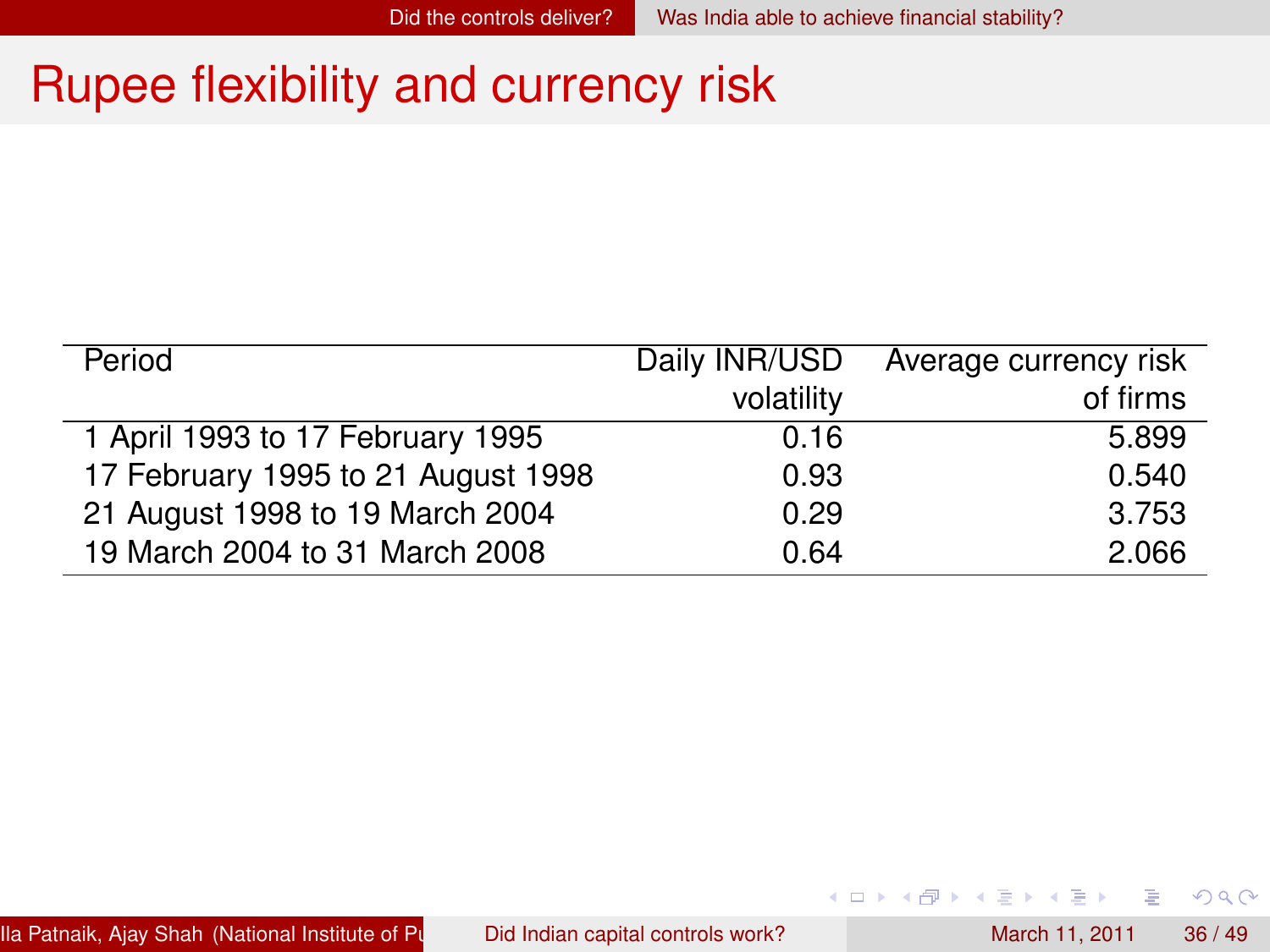#### Lehman and money markets



4 0 8

Þ

<span id="page-39-0"></span> $299$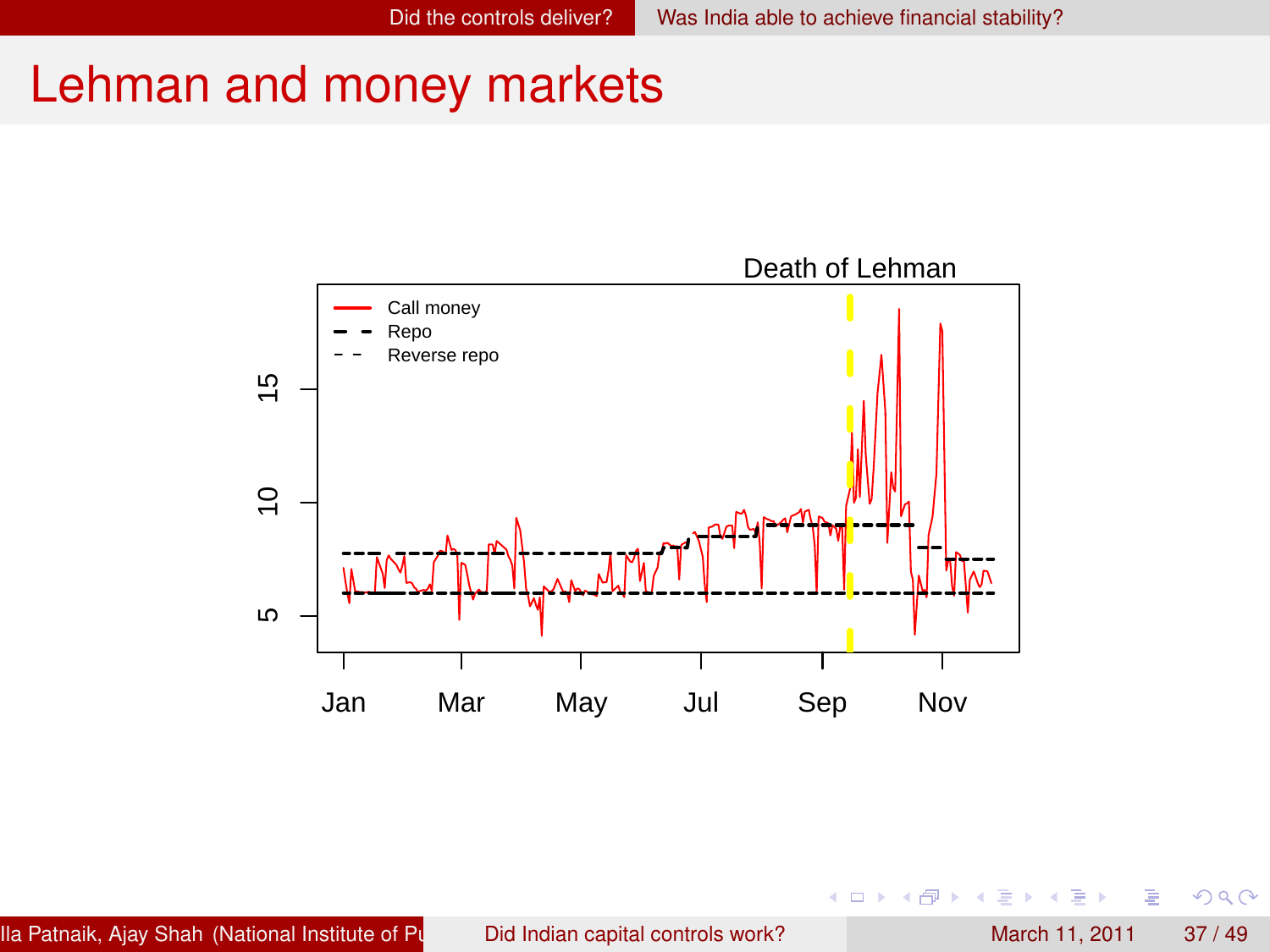#### Asset price boom

| Rank | Country       | Lowest   | Highest  | Ratio |
|------|---------------|----------|----------|-------|
| 1    | Taiwan        | 5316.87  | 9809.88  | 1.85  |
| 2    | Malaysia      | 781.05   | 1516.22  | 1.94  |
| 3    | Chile         | 7074.51  | 15618.38 | 2.21  |
| 4    | Israel        | 526.97   | 1189.04  | 2.26  |
| 5    | Philippines   | 1388.15  | 3873.50  | 2.79  |
| 6    | Argentina     | 839.93   | 2351.44  | 2.80  |
| 7    | Korea         | 719.59   | 2064.85  | 2.87  |
| 8    | Turkey        | 15922.44 | 58231.90 | 3.66  |
| 9    | Russia        | 6378.83  | 26196.44 | 4.11  |
| 10   | <b>Brazil</b> | 17604.00 | 73517.00 | 4.18  |
| 11   | Indonesia     | 668.48   | 2830.26  | 4.23  |
| 12   | India         | 1388.75  | 6287.85  | 4.53  |
| 13   | China         | 1011.50  | 6092.06  | 6.02  |
| 14   | Peru          | 2493.81  | 23789.75 | 9.54  |

[Ila Patnaik,](http://openlib.org/home/ila) [Ajay Shah](http://www.mayin.org/ajayshah) (National Institute of Public Finance apital controls work? March 11, 2011 38 / 49

重

<span id="page-40-0"></span> $299$ 

メロトメ 御 トメ 君 トメ 君 ト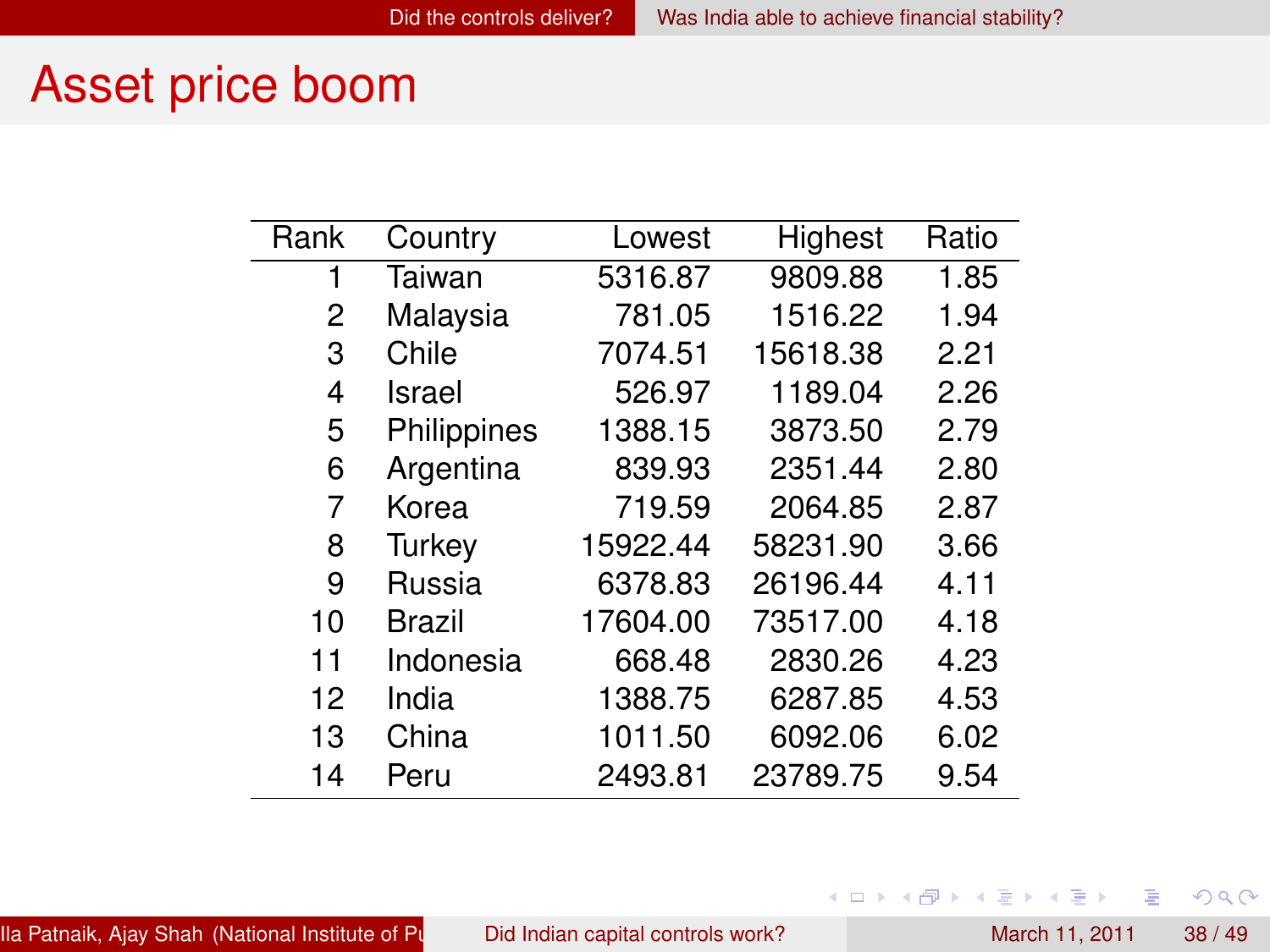### MoF Working Group

*"While regulators should have the freedom to formulate policies specified in the law, applying policies to individual entities must be consistent, uniform, and transparent.*

<span id="page-41-0"></span> $\Omega$ 

化重氮化重氮

4 ロ ト ィ *同* ト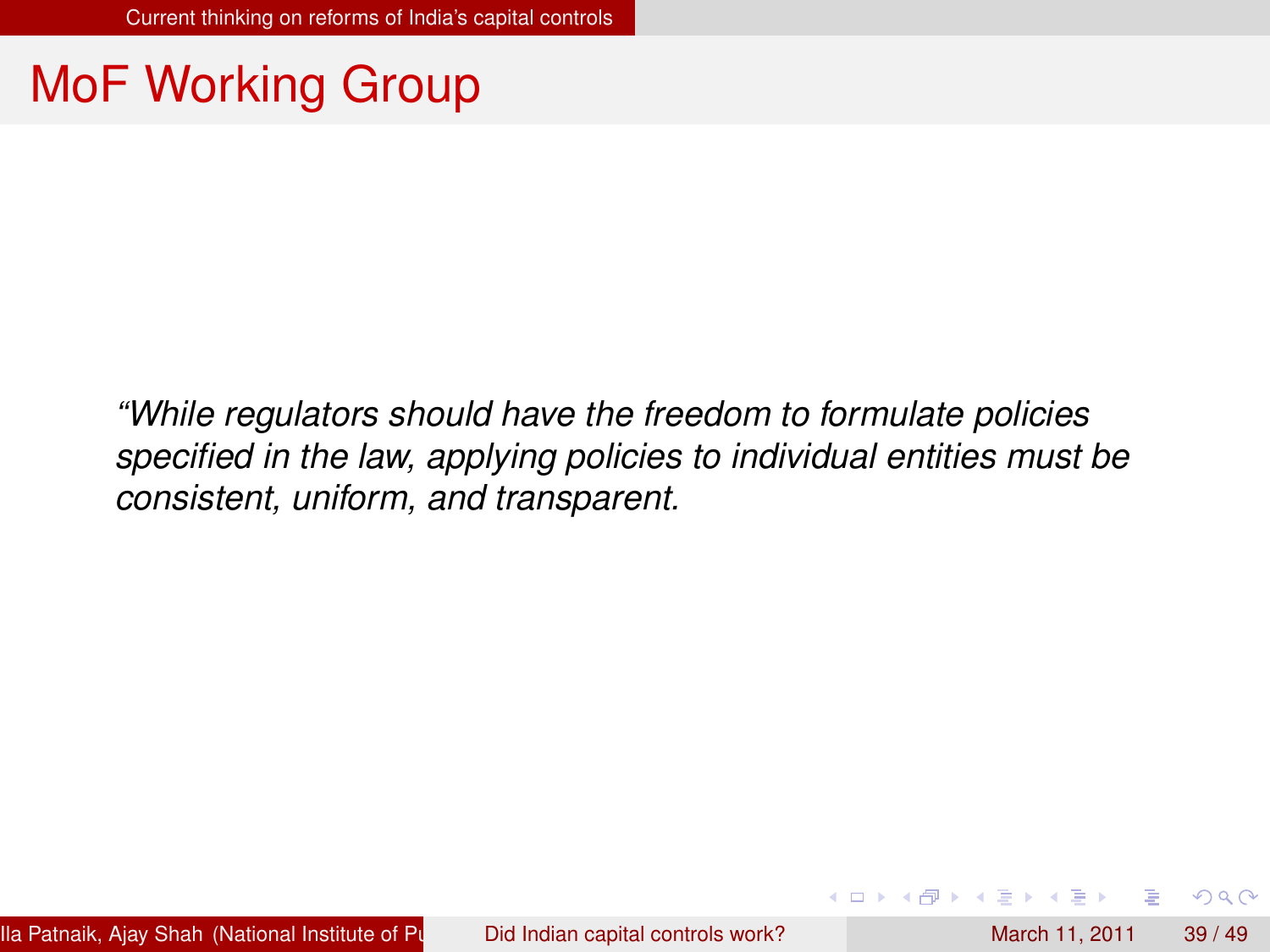#### High capital inflows  $\rightarrow$  higher rupee flexibility



<span id="page-42-0"></span> $299$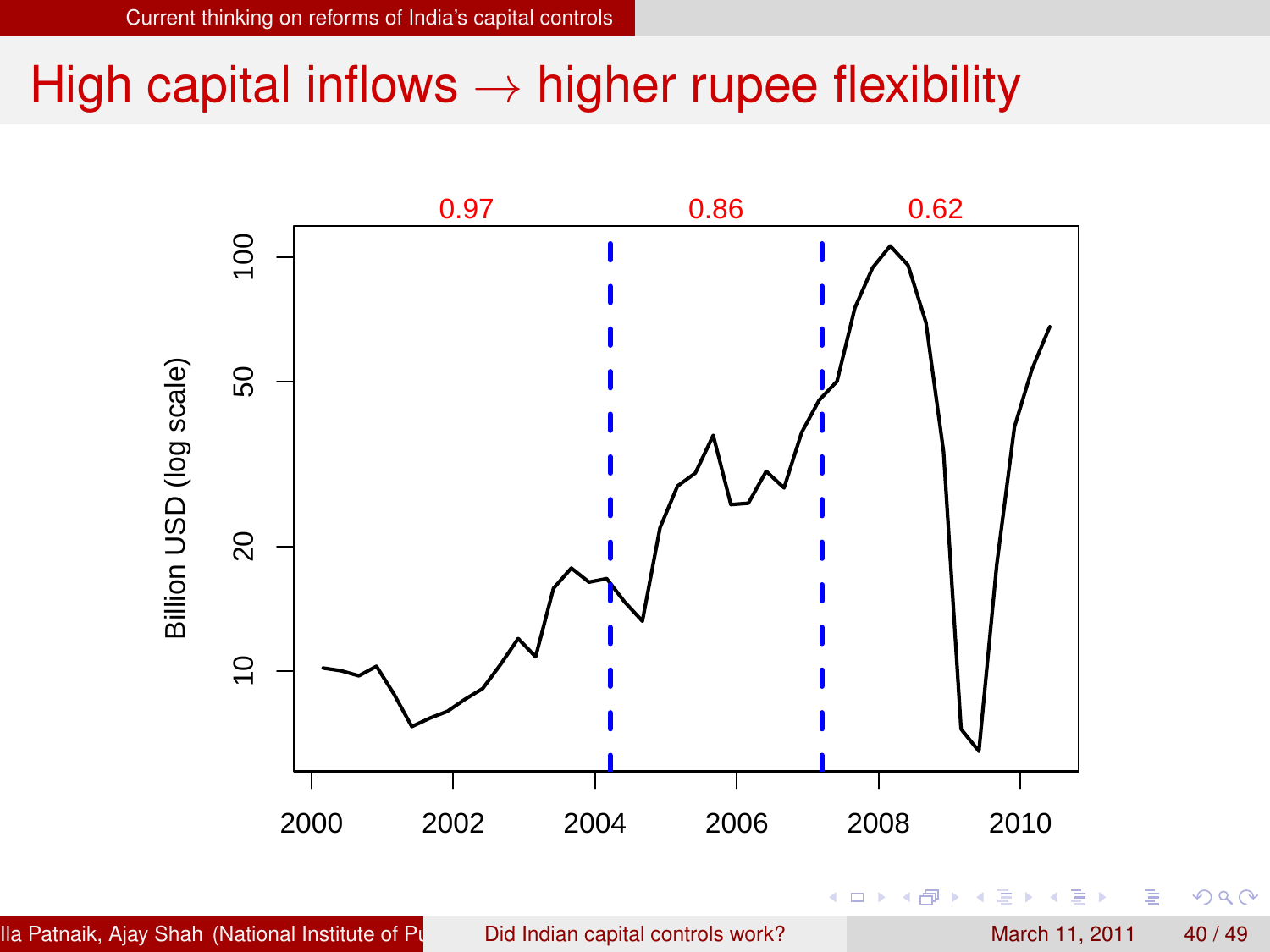# Reducing dollar borrowing

[Ila Patnaik,](http://openlib.org/home/ila) [Ajay Shah](http://www.mayin.org/ajayshah) (National Institute of Public Polic Indian capital controls work? March 11, 2011 41/49

4 0 8

 $\overline{AB}$ 

ъ

Þ

<span id="page-43-0"></span> $299$ 

 $\sim$ 

∍  $\sim$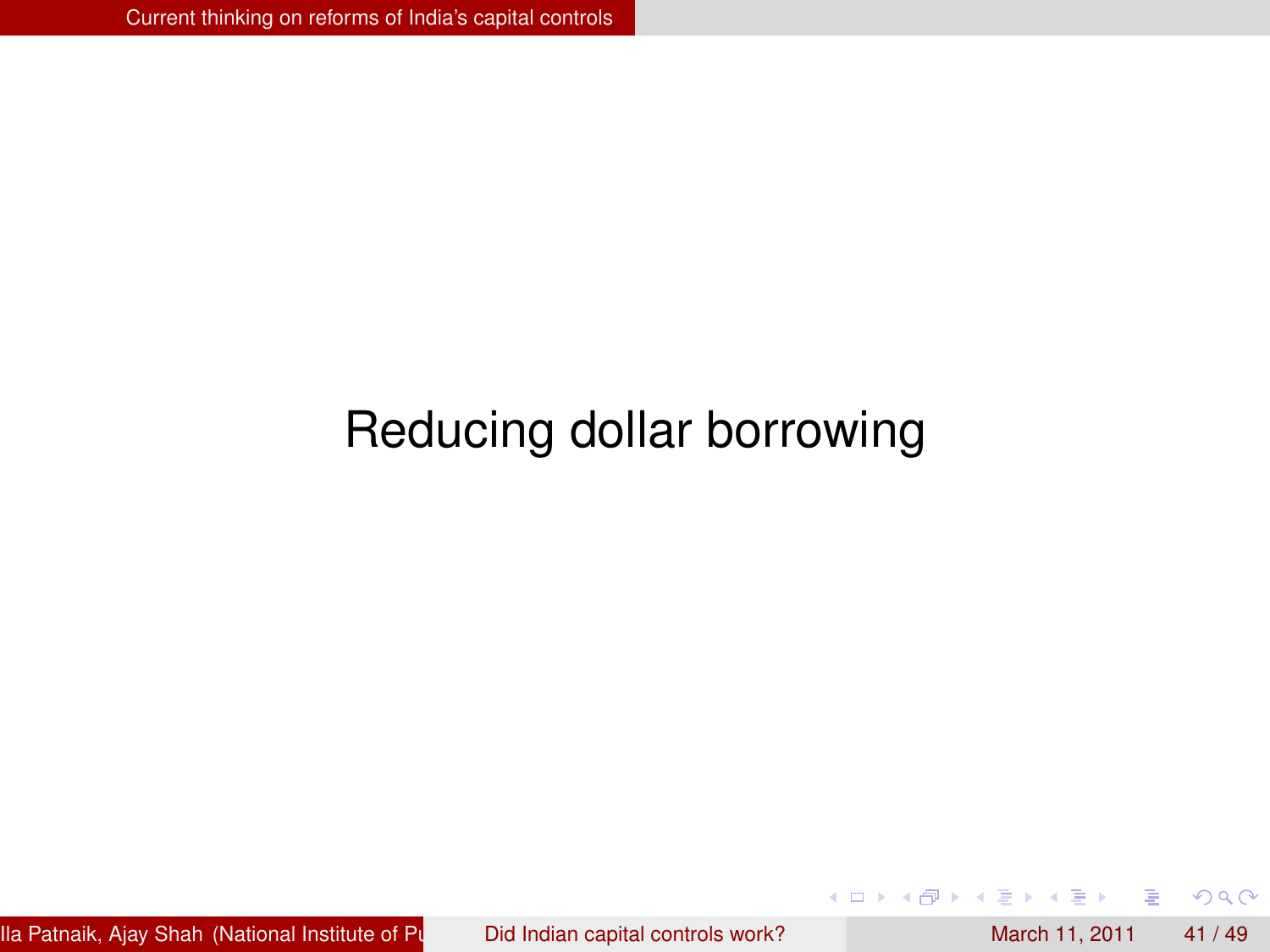#### Foreign debt: More liberal on dollar denominated debt

*Dollar denominated*: Companies other than financial intermediaries are eligible to borrow in foreign currencies within a variety of stipulated limits without prior approval. Company borrowing is capped at USD500 million under the automatic route with detailed restrictions on end-use, maturity and price.

<span id="page-44-0"></span>

| Year    | Stock of ECB (USD billion) |
|---------|----------------------------|
| 2000-01 | 23.3                       |
| 2006-07 | 41.1                       |
| 2007-08 | 62.3                       |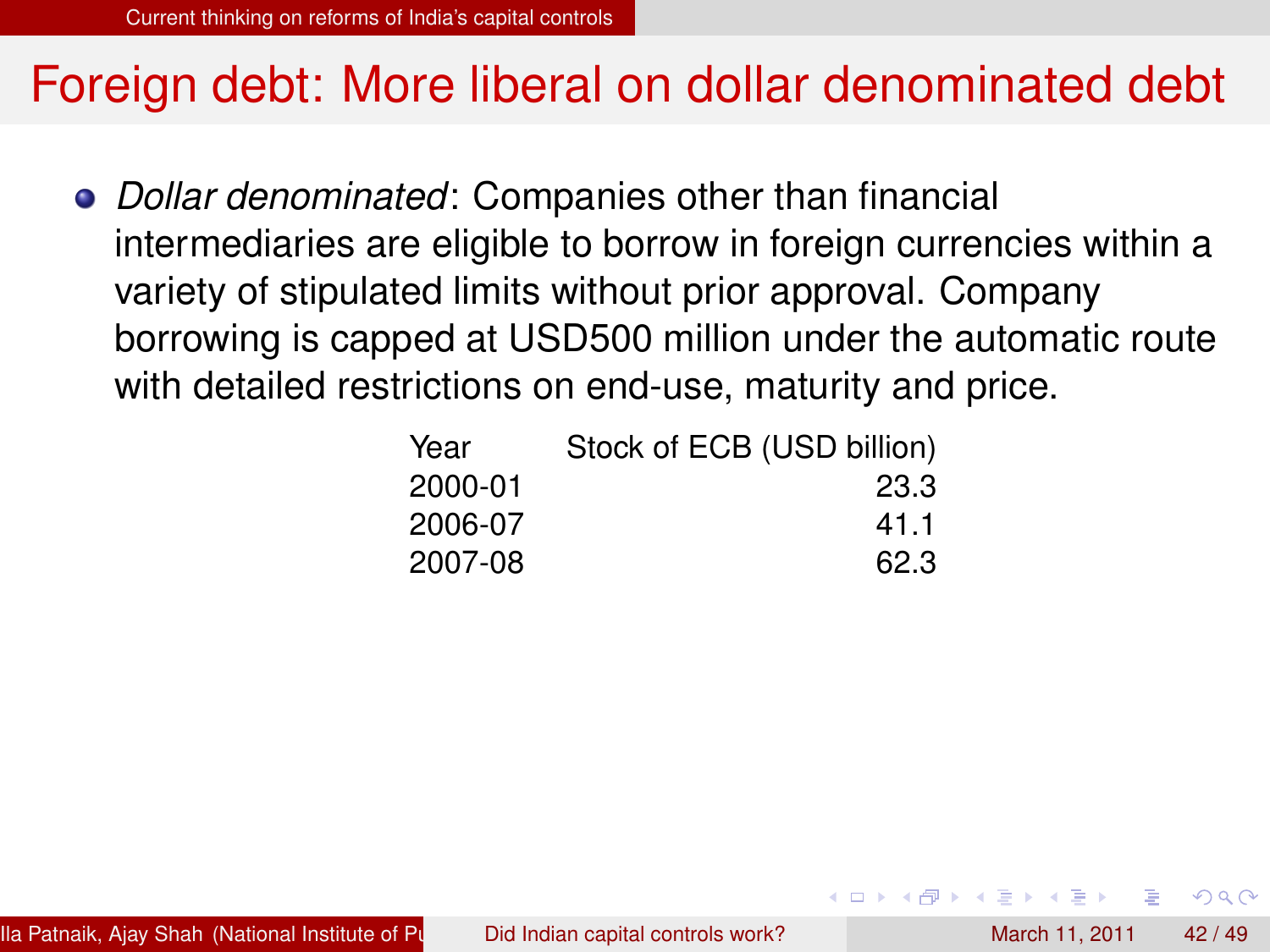#### Foreign debt: More liberal on dollar denominated debt

*Dollar denominated*: Companies other than financial intermediaries are eligible to borrow in foreign currencies within a variety of stipulated limits without prior approval. Company borrowing is capped at USD500 million under the automatic route with detailed restrictions on end-use, maturity and price.

| Stock of ECB (USD billion) |
|----------------------------|
| 23.3                       |
| 41.1                       |
| 62.3                       |
|                            |

*Rupee denominated*: FII's allowed to invest. There are caps on all India, all FIIs, total stock of rupee denominated corporate bonds:

| Period             | Cap (USD billion) |
|--------------------|-------------------|
| Till Jan 2009      | 6                 |
| Till Sept 2010     | 15                |
| From Sept 24, 2010 | 20                |

<span id="page-45-0"></span> $\Omega$ 

ヨメ イヨメ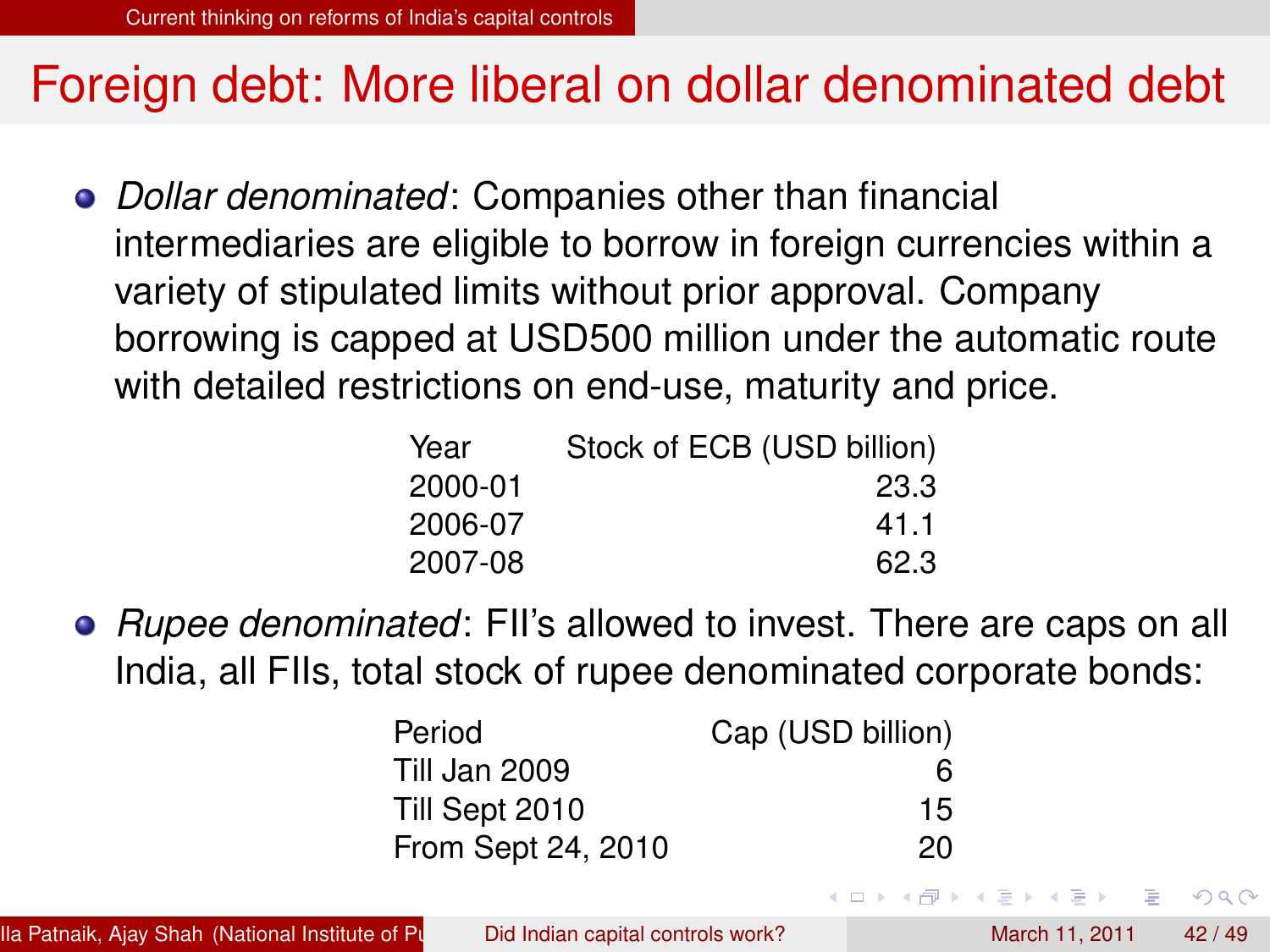# India's policy direction: MoF Working Group

[Ila Patnaik,](http://openlib.org/home/ila) [Ajay Shah](http://www.mayin.org/ajayshah) (National Institute of Public Finance apital controls work? March 11, 2011 43 / 49

4 0 8

 $\leftarrow$   $\leftarrow$   $\leftarrow$ 

<span id="page-46-0"></span> $298$ 

医心理学

÷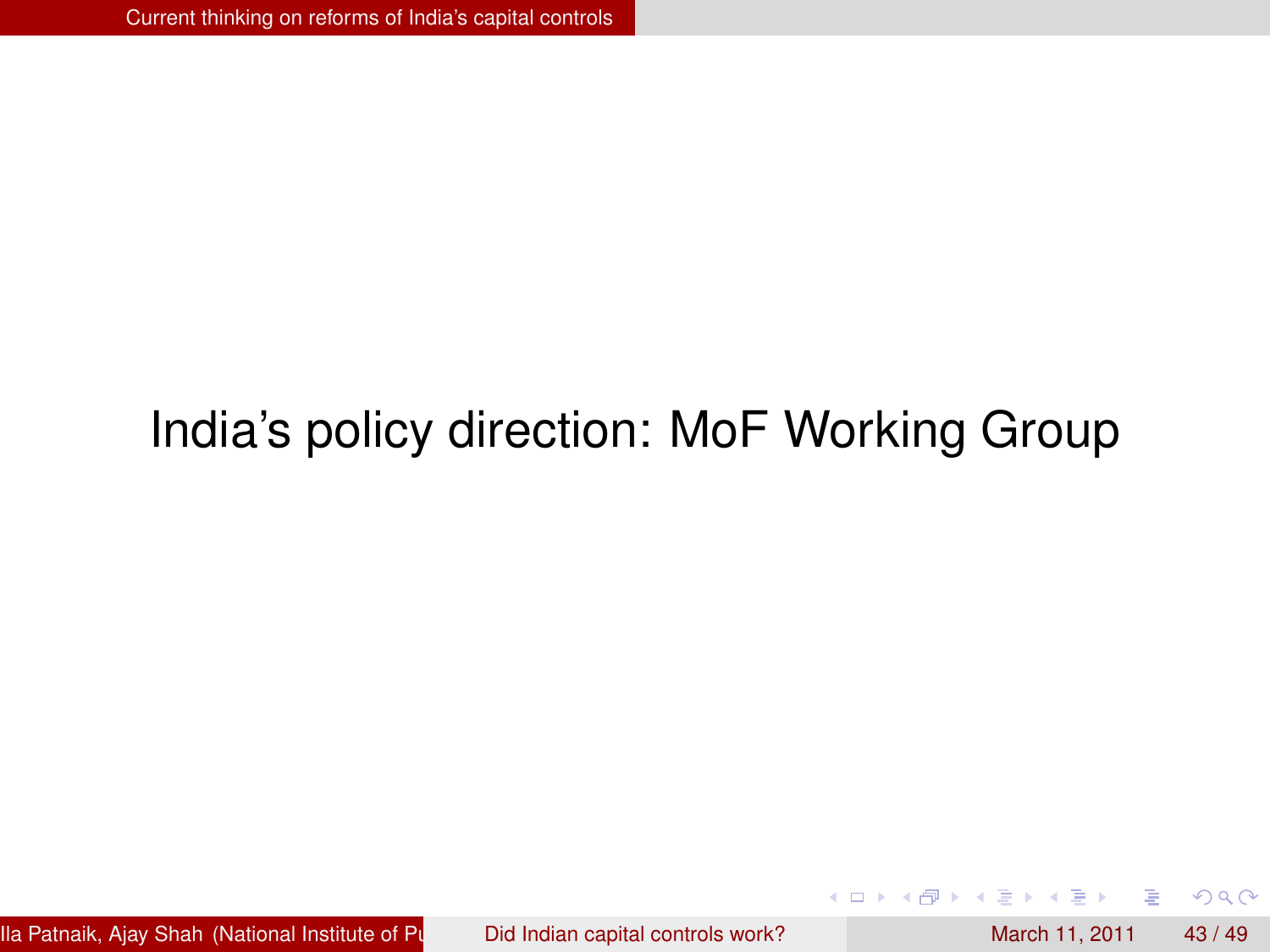# Big ideas

- Capital controls should be seen as an integral part of financial regulation
- All our thinking about good governance, as applied in financial regulation, is relevant for capital controls.
- "While regulators should have the freedom to formulate policies specified in the law, applying policies to individual entities must be consistent, uniform, and transparent."

<span id="page-47-0"></span> $\Omega$ 

**A BAKEY**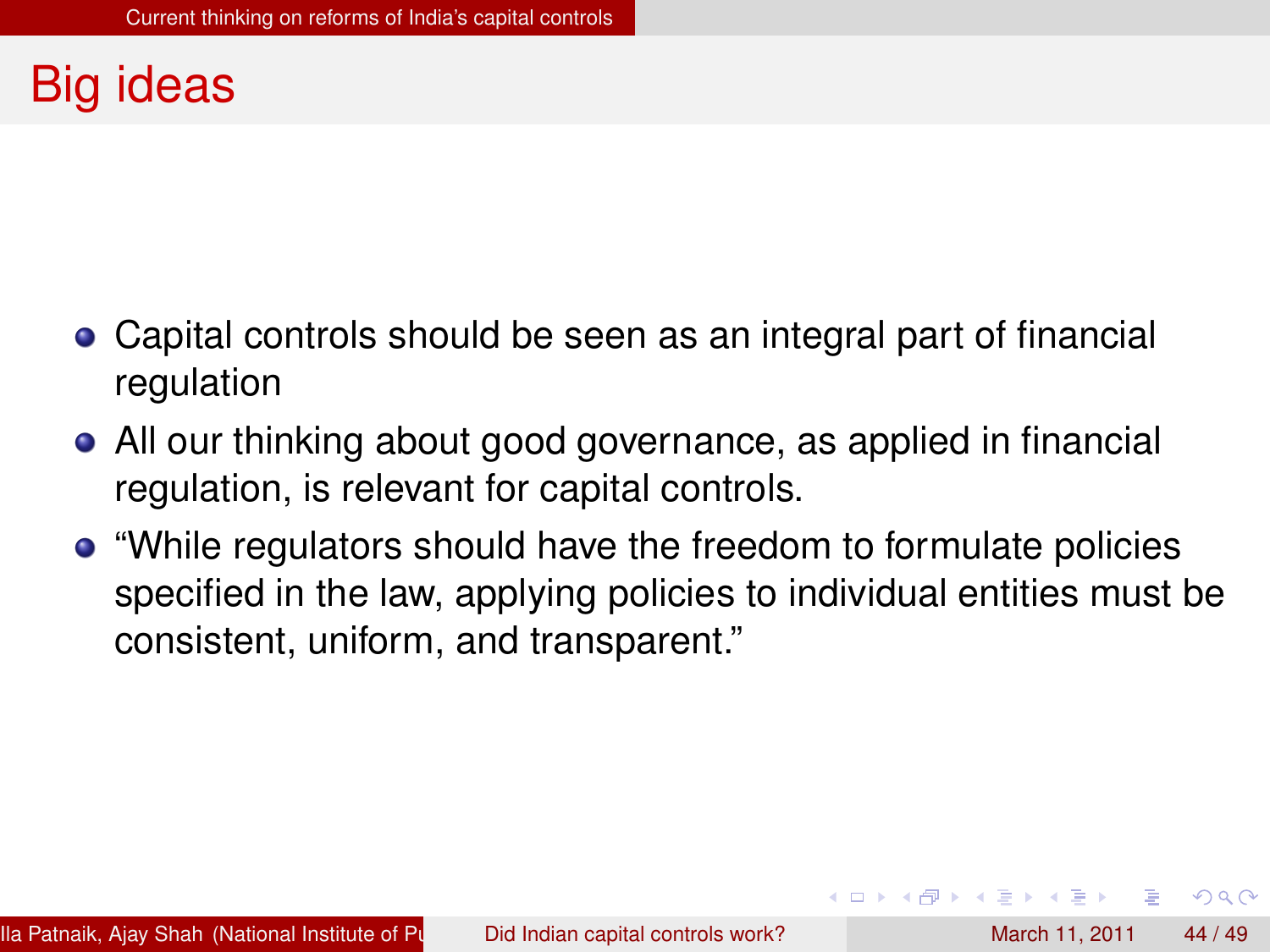### A case for changes in the foreign investor regime

The report finds evidence that

- Distinctions between different classes of investors creates lack of transparency, uncertainty and violates rule of law.
- **Prevention of money laundering laws and Know Your Client norms** require a fresh set of rules.

<span id="page-48-0"></span>[Ila Patnaik,](http://openlib.org/home/ila) [Ajay Shah](http://www.mayin.org/ajayshah) (National Institute of Public Finance apital controls work? March 11, 2011 45 / 49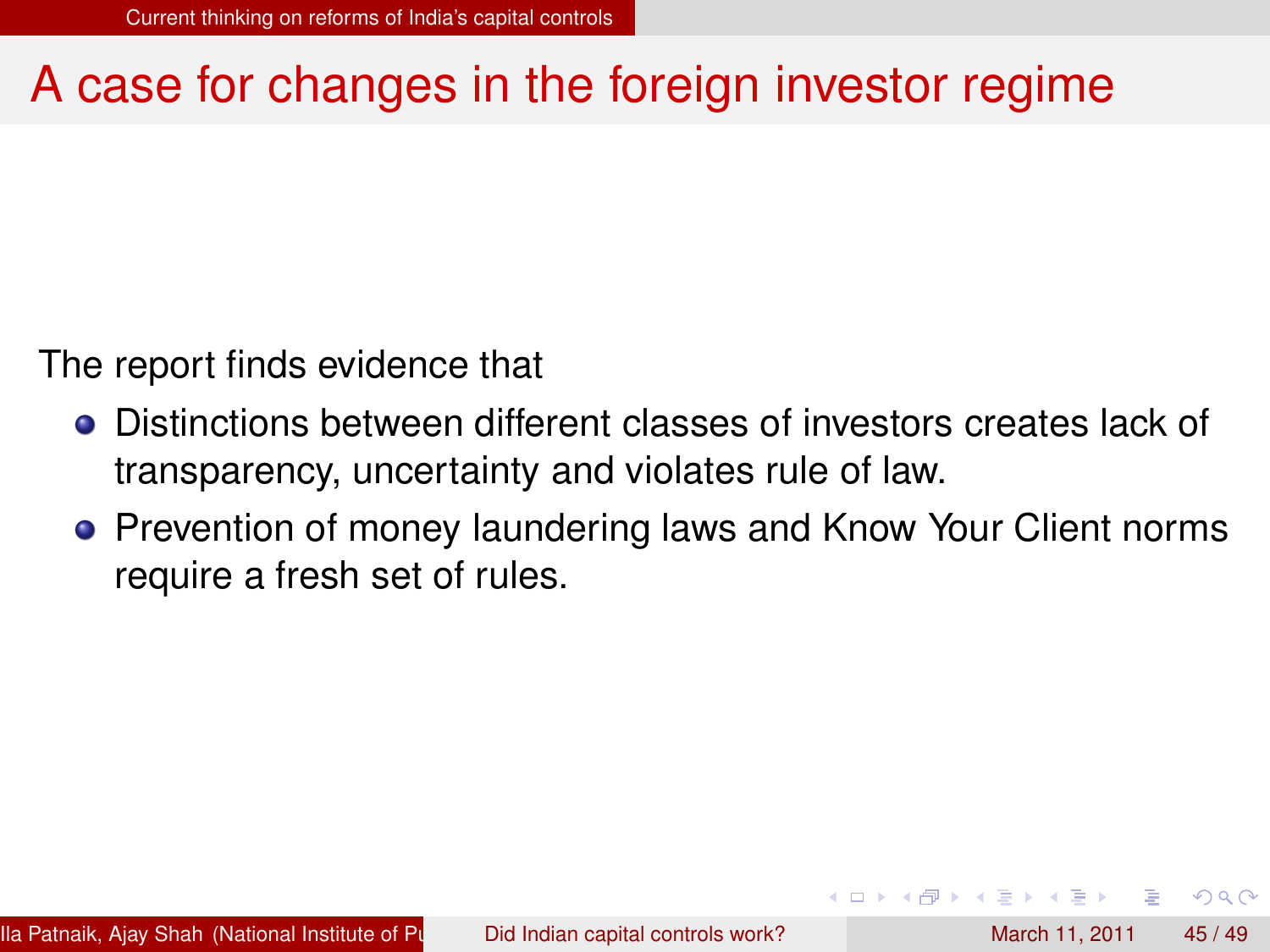#### Recommendations of WG

- Legal process: Applelate tribunal, public consultation, transparency, certainty, real time access to the law.
- Qualified foreign investor: Single window for portfolio investment, registration with DP. Possible for a retail investor to be QFI is she satistifies KYC norms.
- Outflows into equity: Entities structuing and offering equity rated products should register with SEBI.
- Debt: Numeric caps on rupee denominated corporate debt removed or replaced with percentage caps.

<span id="page-49-0"></span> $\Omega$ 

イロト イ押 トイラト イラト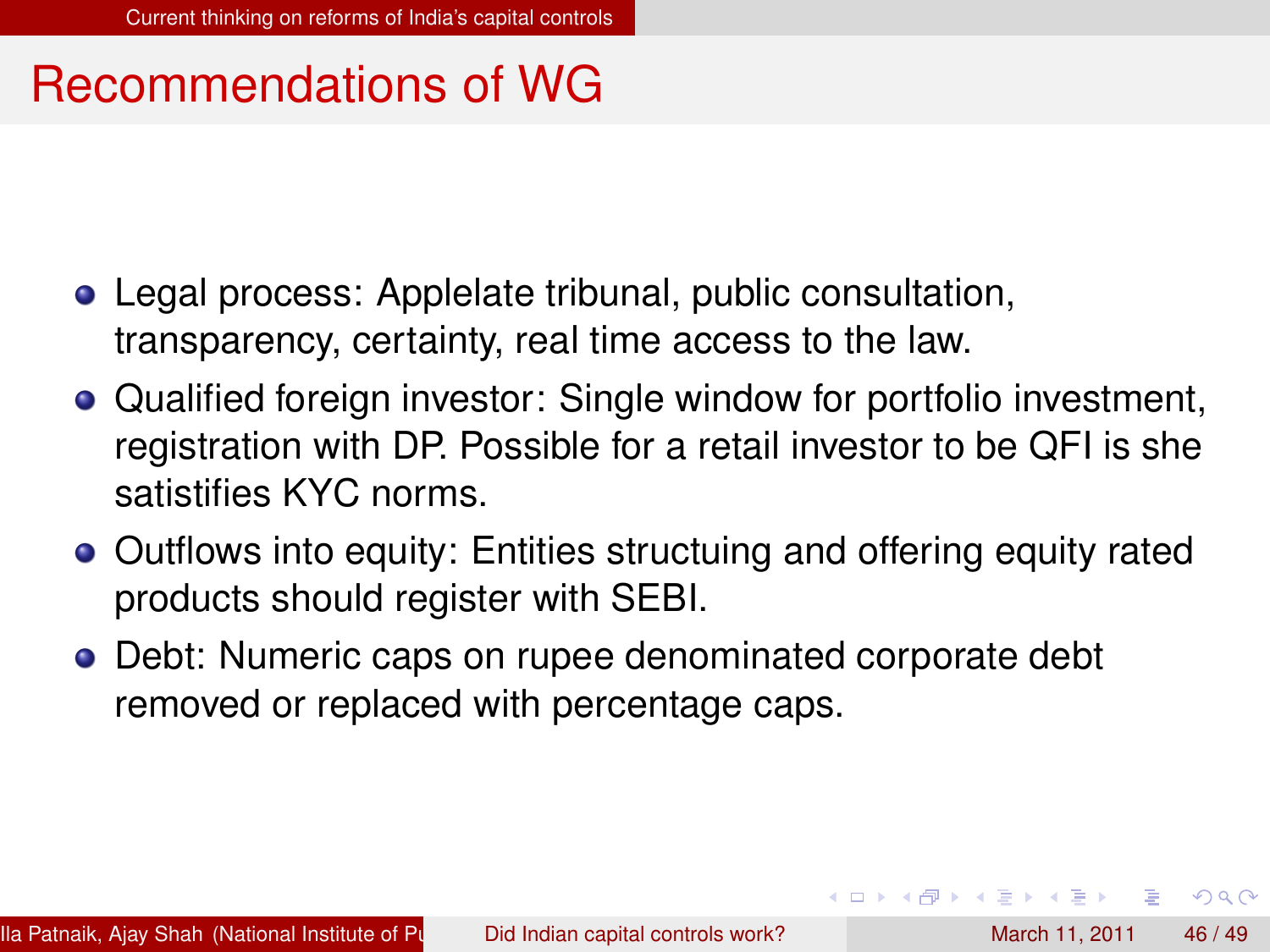### Budget 2011 announcements

- Increase in FII investment in cap corporate bonds from USD 20 billion to USD 40 billion
- Allow foreign retail investors to invest in Indian mutual funds

<span id="page-50-0"></span> $\Omega$ 

 $\mathbf{A} \equiv \mathbf{A} \times \mathbf{A} \equiv \mathbf{A}$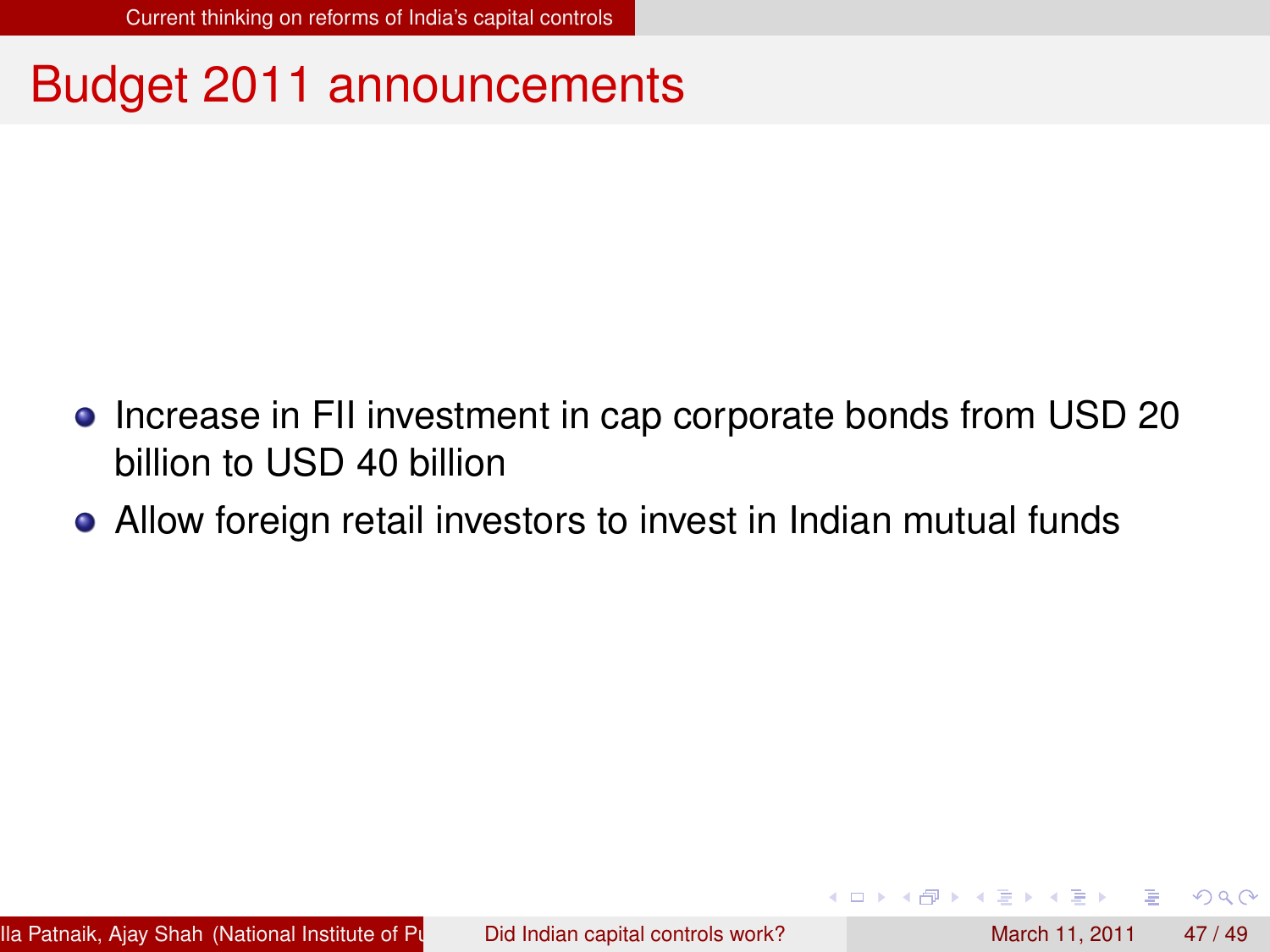#### Conclusion

The importance of the Indian experience in the capital controls debate is huge. India is almost the only 'evidence' of a large country whose historical experience of capital controls and high growth make the case for capital controls. The Indian experience should have important lessons for other countries.

<span id="page-51-0"></span> $\Omega$ 

化重氮化重氮